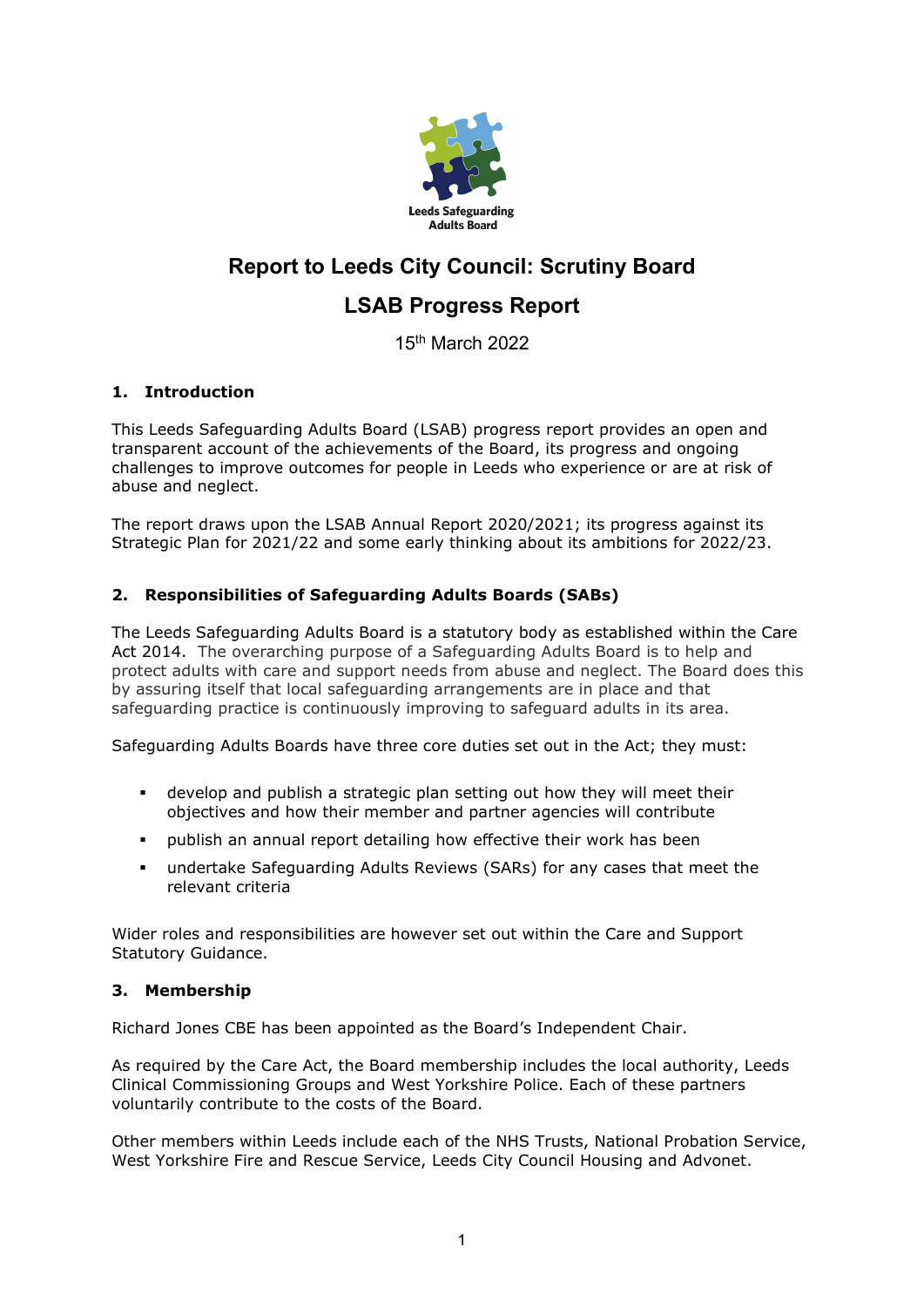# **4. Covid-19 and the work of the Board**

During April 2020, at the commencement of the pandemic the Board suspended its Board and sub-group meetings to allow individual agencies to maintain a focus on their operational demands and challenges. All these meetings and work streams however resumed in full by June 2020 but took place on-line.

Safeguarding services are provided by a range of organisations across the city with responsibilities to adults with care and support needs. The role of the Board as a strategic body, is to seek an assurance about the way organisations are facing and adapting to Covid-19 challenges, to safeguard people in Leeds.

For these reasons individual meetings between Board Members and the Board's Independent Chair were held during May/June 2020 to begin to understand the impact for individual member organisations.

Throughout the rest of 2020/21 Covid-19 has been a continuous agenda item for each meeting, which included these themes within its assurance/assessment processes.

- Safeguarding Practice: July 2020
- Learning & Development August 2020
- Safeguarding Concerns: October 2020
- Safeguarding Arrangements: December 2021

During this period, and continuing now, the Board retains the impact of Covid-19 as a standard agenda item for each meeting.

#### **5. Supporting people within our multi-agency safeguarding adults policy and procedures[1](#page-1-0)**

The multi-agency safeguarding adults policy and procedures provide a framework for all organisations to work together and with the person at risk, to support them to be safe from abuse, neglect or self-neglect.

#### **Safeguarding Referrals**

There were 10,917 safeguarding referrals made during 2020/21. This a 12% increase from 2019/20 and 25% increase from 2018/19 as set out below:

- $2020/21 10,917$
- $\bullet$  2019/20 9.783
- $2018/19 8,715$

#### **Safeguarding Enquiries**

When a referral is received by Leeds City Council: Adults & Health they will need to decide whether to undertake a safeguarding enquiry. This decision will be made based upon the criteria set out within Section 42 of the Care Act 2014 and the accompanying Care and Support Statutory Guidance.

In 2020/21 there were 3286 safeguarding enquiries commenced, this amounts to 30% of all referrals. This is a slightly lower percentage than in previous years as set out below:

<span id="page-1-0"></span><sup>1</sup> Data for the period 2021/22 will be produced for the LSAB Annual Report 2021/22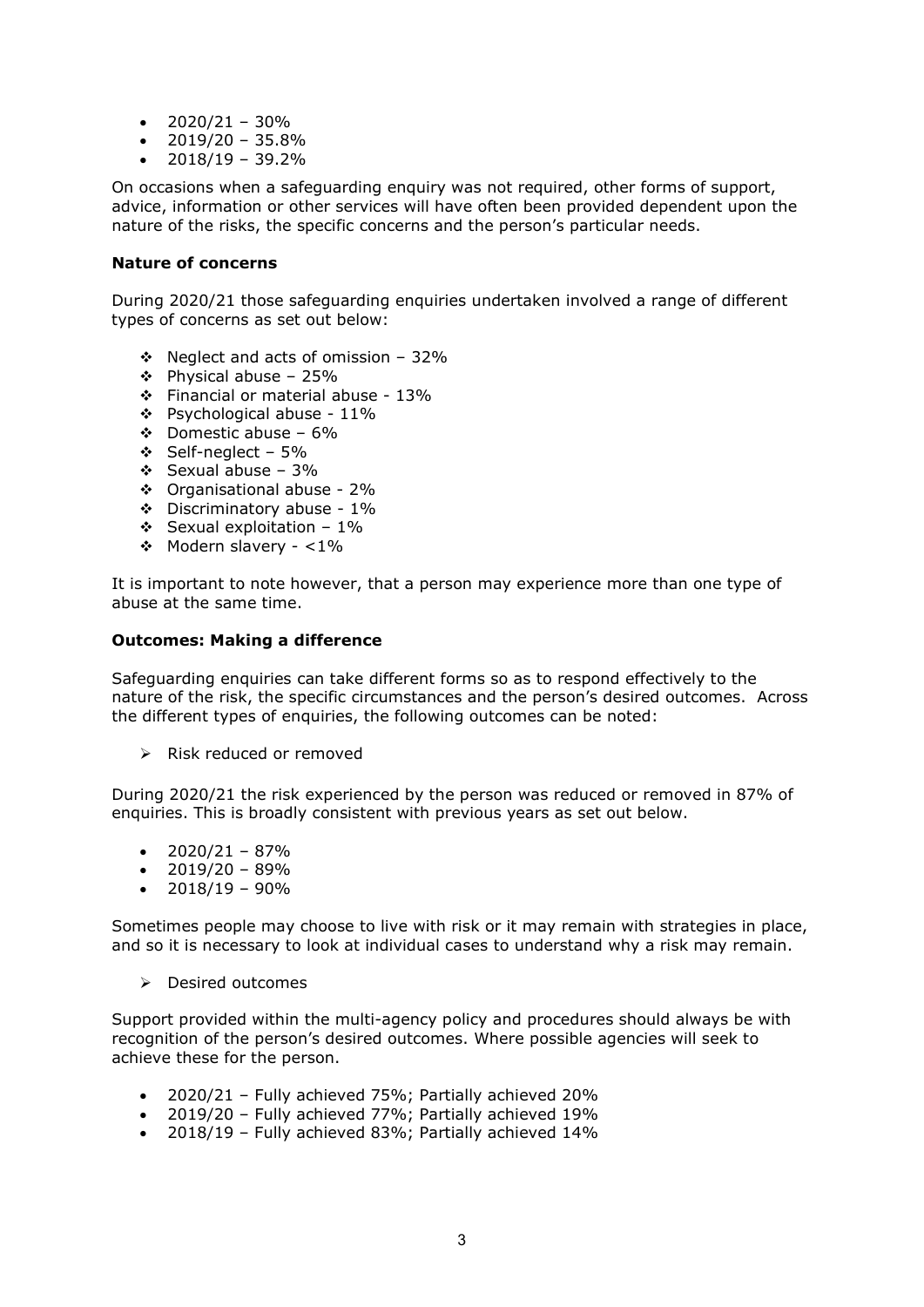These figures indicate that people are being supported to achieve outcomes they want for themselves. It is again necessary to look at individual cases to understand why someone's chosen outcomes have not been achieved.

It should be noted however, that it is not always possible to achieve someone's desired outcomes, these can sometimes be unachievable, or actions may be required for the safety of others contrary to the person's wishes.

# **6. LSAB Board Ambitions**

The work of the Leeds Safeguarding Adults Board is focused arounds its four key ambitions. The reason for each of these, our achievements and future challenges are outlined below:

# **6.1 Ambition One: Develop citizen-led approaches to safeguarding**

# **Reason for this ambition:**

One of the key thrusts of the Care Act 2014 was to promote person-centred approaches to safeguarding, this involves listening to the person, promoting their involvement and working with them to promote the changes they want wherever possible.

# **Early achievements**

- In 2019 the Leeds Safeguarding Adults Board worked with nine citizen groups in Leeds to develop 'Citizen-Led multi-agency safeguarding adults policy and procedures', which includes citizen views and experiences of what good looks like and feels like, and their advice and top tips for practitioners. The Foreword is provided by the Touchstone Service User Group.
- A key message from this work was the citizen-led principle, Talk to me, hear my voice. Leep1 a learning disability self-advocacy organisation became Board Ambassadors, visiting staff groups and teams to explain the importance of this approach. They won an award from the council in 2019 for being Partners of the Year. You can watch their videos on the Board [Youtube channel.](https://www.youtube.com/channel/UCGG-J6Io67v71xUL0tQqlmQ)
- The Board also established a Virtual Network that enabled members of the public and practitioners to contribute to the work of the Board on their selected areas of interest. This has been used to gather views on our plans, on our guidance and on our engagement materials for example.

# **Recent achievements**

These citizen-led multi-agency policy and procedures were updated in 2021, to reflect new national guidance and further citizen-led Talk to me, Hear my voice videos have been developed by the Touchstone Service User Group. These have been added to our [Youtube channel.](https://www.youtube.com/channel/UCGG-J6Io67v71xUL0tQqlmQ)

This citizen-led approach is now influencing the national agenda with the Board being asked to contribute to national events in England, Scotland and a 5-nations Event. The Board has also been invited to talk to 5 other Safeguarding Adults Boards across the country. Some have used this same approach to amend their own policy and procedures. The London Safeguarding Voices Group, established by London ADASS and Healthwatch have added our materials to their resources page to inspire their Boards to work on similar engagement projects.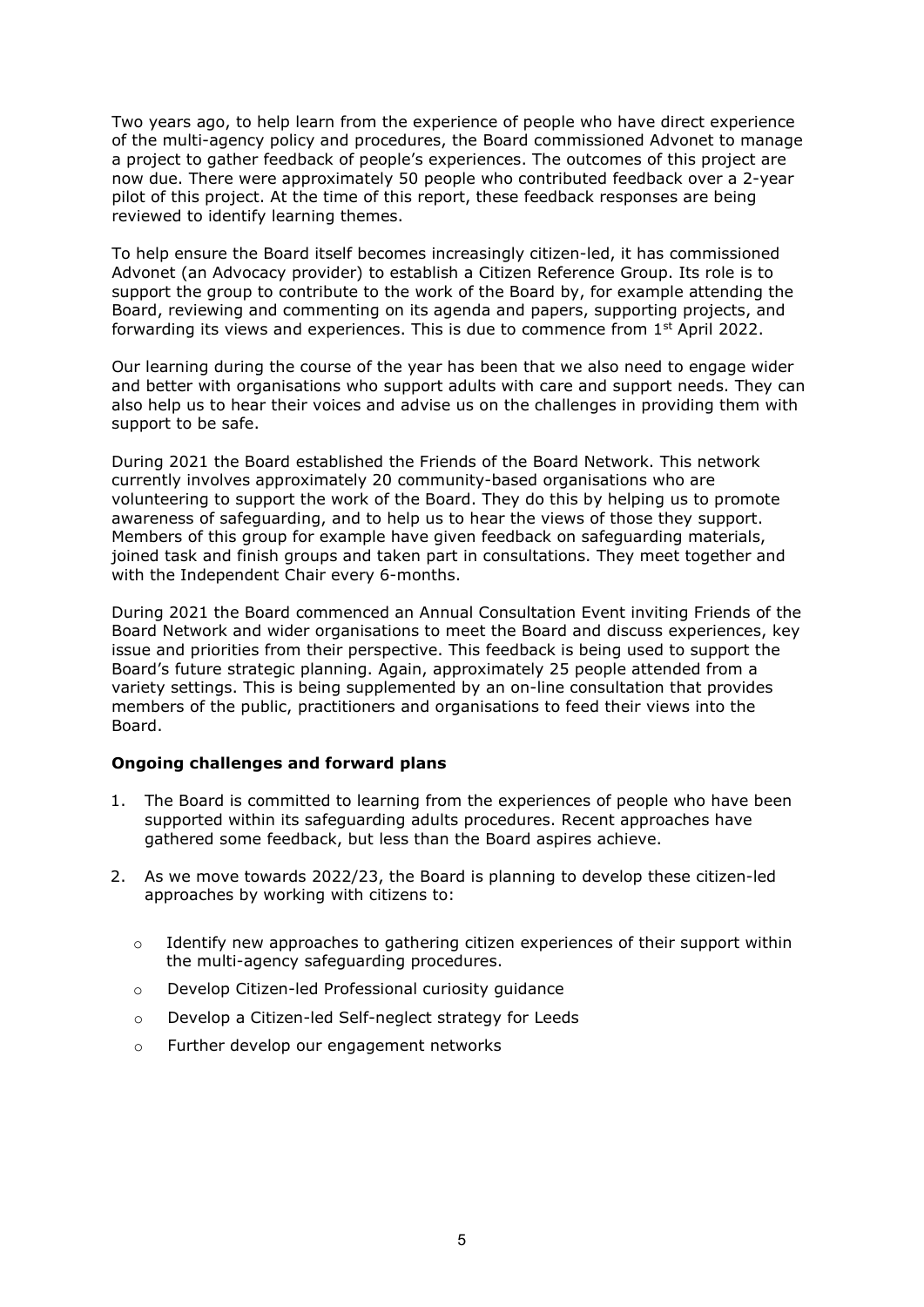### **6.2 Ambition Two: Improve awareness of safeguarding across all communities and partners organisations**

## **Reason for this ambition:**

It is recognised that understanding and awareness of safeguarding and the support available to people is not always well understood. This is not unique to Leeds. Members of the public however will not automatically know how to gain support unless the message is promoted by the Board and member agencies.

### **Early achievements**

The Board has invested in a post of a Citizen Engagement Officer that enables the Board to reach out to a large number of community groups / third sector organisations to promote awareness of safeguarding; and to build a social media presence.

The Board continues to host, together with Safer Leeds and the Leeds Safeguarding Children Partnership, a Safeguarding Week each June. Safeguarding Week is an opportunity to promote awareness of safeguarding and agencies were challenged to do 'one more thing' to promote awareness during this period.

#### **Recent achievements**

The Board recognises the importance of ensuring that safeguarding support is available to people across Leeds. This has led to the establishment of a Task & Finish Group in relation to Diversity, Inclusion and Access, and the commission of Voluntary Action Leeds to undertake a research project with community leaders and community groups. The learning from this will be achieved during 2022/23 and help to inform how we can best reach out and make safeguarding accessible across diverse ethnic communities in Leeds.

In response to the increased challenges around direct face-to-face engagement with community groups during the pandemic. The Board has developed the Friends of the Board Network to help engage with and reach different community groups. It has also developed a Community Engagement Network to help gain support and advice in promoting awareness of safeguarding. In addition, it has developed very strong link with the Be Safe Group, part of the Learning Disability People's Parliament in Leeds and is working to develop accessible resources with this group.

The Board continues to develop its original engagement materials, [posters](https://leedssafeguardingadults.org.uk/Documents/Safeguarding/Supporting%20people%20to%20be%20safe%20posters.pdf) and [leaflets](https://leedssafeguardingadults.org.uk/Documents/Safeguarding/Supporting%20people%20to%20be%20safe%20leaflet.pdf) designed using citizen focus groups and surveys. These promote the positive outcomes from seeking support from safeguarding services. The Board also developed its own ['Tricky Friends'](https://www.youtube.com/watch?v=k04ukUzP_I0) video – that helps promote awareness of the risk of 'mate crime and abuse'.

This year, we have trialled having an Annual [Report video](https://www.youtube.com/watch?v=gvPOLwUzDwc&t=179s) format, with members of the public asking questions to Board members. We hope to build upon and develop this approach in future years, as it is being accessed more regularly than previous formats; and illustrates our desire to engage with citizens in Leeds.

#### **Ongoing challenges and forward plans**

1. The Covid-19 Pandemic raised significant challenges around direct engagement with citizens; this significantly reduced the number of awareness sessions that could be provided. However, we feel we have responded to this with the development of the Friends of the Board Network and Community Engagement Network.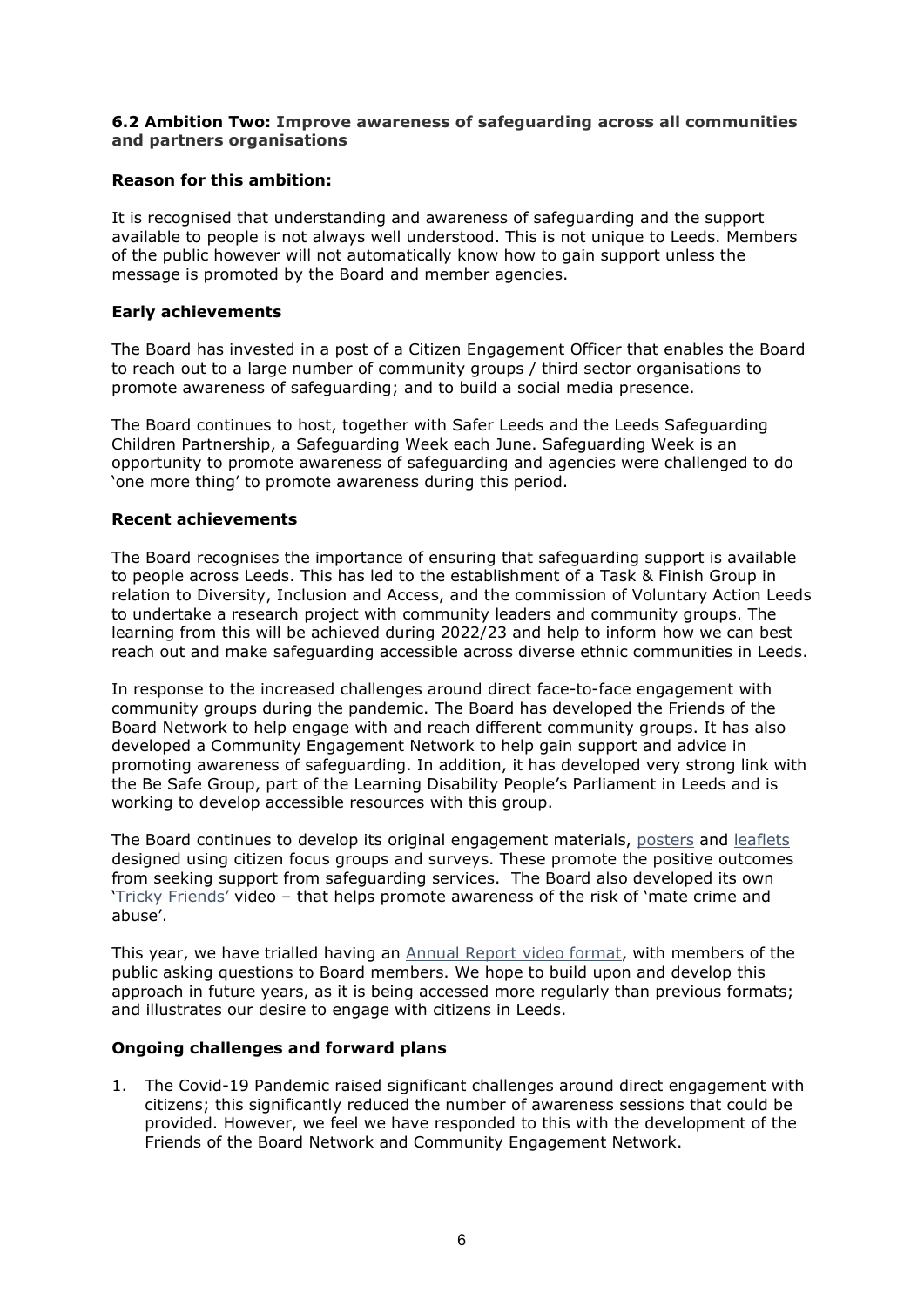- 2. The Board is developing new video formats to promote awareness of safeguarding. This will complement our other resources and will be particularly valuable in circumstances where face-to-face contact remains more limited than previously.
- 3. The Board needs to develop a new website to ensure if provides accessible information to members of the public, practitioners and organisations. This is currently proving problematic due to the lack of resources within the Council and its policy not to commission external sites.

# **6.3 Develop city-wide approaches to safeguarding practice**

## **Reason for this ambition:**

The Board recognises that to safeguard adults at risk of abuse and neglect, it needs to work widely and across citywide partnerships, networks and strategies support and protect adults at risk of abuse and neglect. This new ambition was set for 2021/22.

### **Achievements:**

During 2021/22 the Board decided to introduce a Champions Model towards influencing the city's safeguarding practice. This has taken the form of each Board Member adopting a wider role of support and influence. The following few examples are intended to be illustrative.

- Leeds City Council: Housing is represented on the Board. It has committed to establish a safeguarding network with wider housing associations. During this year, quarterly meetings have been established and this approach is already proving an effective way of sharing safeguarding developments and the work of the Board with important partners.
- Leeds Teaching Hospital NHS Trust has been leading a Task and Finish Group to assess our responses to Safeguarding Adults Reviews in Leeds, in relation to selfneglect. This is well supported by a variety of other agencies.
- A Leeds Clinical Commissioning Group member is acting at the Board's Learning and Development Champion, taking a lead in this area of work, and chairing related learning and development task and finish groups.
- Leeds City Council: Adults and Health have led work to establish a multi-agency Exceptional Risk Forum (ERF) that offers support and advice to agencies working with people who are at a risk to themselves, despite the prior efforts of agencies to offer support to minimise that risk. An initial 6-month evaluation of this approach is currently being undertaken.
- West Yorkshire Police have been leading a Task and Finish Group in relation to Safeguarding Diversity and Inclusion. This multi-agency group is focused on understanding safeguarding access issues of people with different ethnic communities.

Wider roles include links to Drug and Alcohol Strategies; Domestic Abuse Local Partnership Board, Mental Health Strategies; Liberty Protection Safeguards (LPS) Commissioning arrangements amongst others.

The Board continues to work closely with its strategic safeguarding partnerships, such as Leeds Safeguarding Children Partnership and Leeds Safer Stronger Communities. Examples of this include: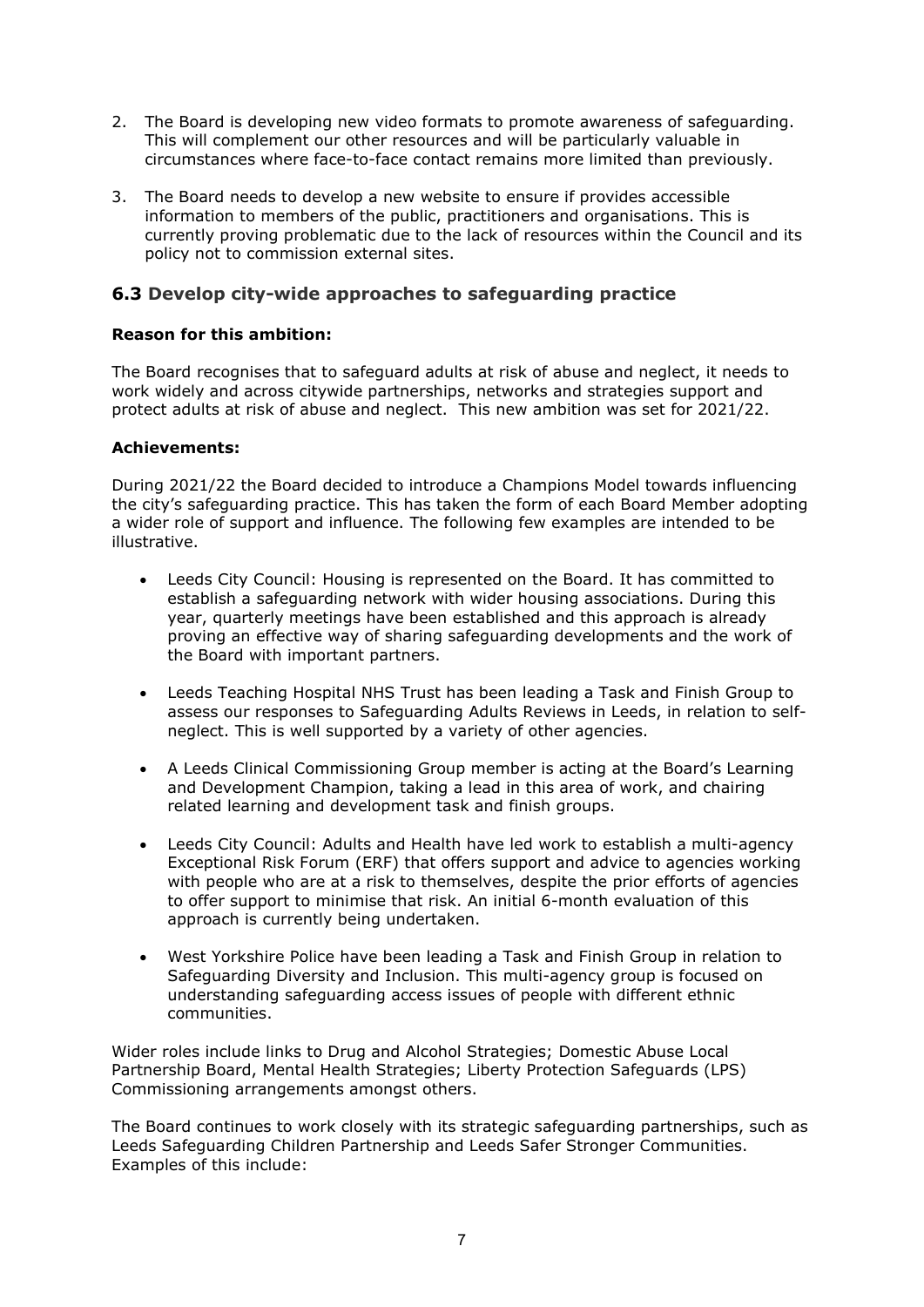- In 2021 Safer Leeds endorsed the LSAB Self-neglect policy to help ensure effective citywide responses.
- Leeds Safeguarding Children Partnership and Leeds Safer Stronger Communities work together to promote safeguarding awareness
- The Safeguarding Adults Board, Leeds Safeguarding Children Partnership and Leeds Safer Stronger Communities having been undertaken a joint Strategic Review in the circumstances of a young man's death in Leeds.
- The same three Boards/partnerships have adopted joint shared approaches to Think Family, Work Family and 'Was not brought' approaches. The latter relates to how missed appointments are recorded, and how they can prompt further professional curiosity.

### **Ongoing challenges and forward plans**

- 1. This Champion model approach is proving effective but needs to be embedded to gain the full influence of the partnership in Leeds.
- 2. The Board is in the process of developing a Self-neglect strategy for Leeds. A key element of this will be the ability to influence wider related strategies, such as how drug and alcohol strategies relate to self-neglect and safeguarding. These will be the kinds of challenges and new thinking that will need to be taken forward next year.

# **6.4 Ambition Four: Learn from experience to improve how we work**

#### **Reason for this ambition:**

This ambition is based on the need for continued improvement and learning from individual's experiences of support. We want to make sure that learning changes practice and leads to improved experiences for others.

#### **Progress:**

#### **Safeguarding Adults Reviews**

The Board undertakes Safeguarding Adults Reviews to learn from people's experience and to improve how the partnership works to support people to be safe. The Board is currently concluding a thematic review involving 5 people who died in circumstances of self-neglect. This has been undertaken by two leading national experts. This review builds upon and includes learning from other Safeguarding Adults Reviews in Leeds (2 previous and one ongoing) regarding self-neglect.

Improving outcomes for people who self-neglect is a key priority. The Board has already:

- Produced a LSAB Self-neglect policy
- Provided multi-agency training
- Established an Exceptional Risk Forum (ERF)
- Disseminated key learning messages based on 'Always Care'
- Worked through SAR recommendations regarding previously concluded SAR reviews

The Board is proposing to develop a comprehensive self-neglect strategy in response to the thematic review, that will help to improve outcomes for people who self-neglect in Leeds.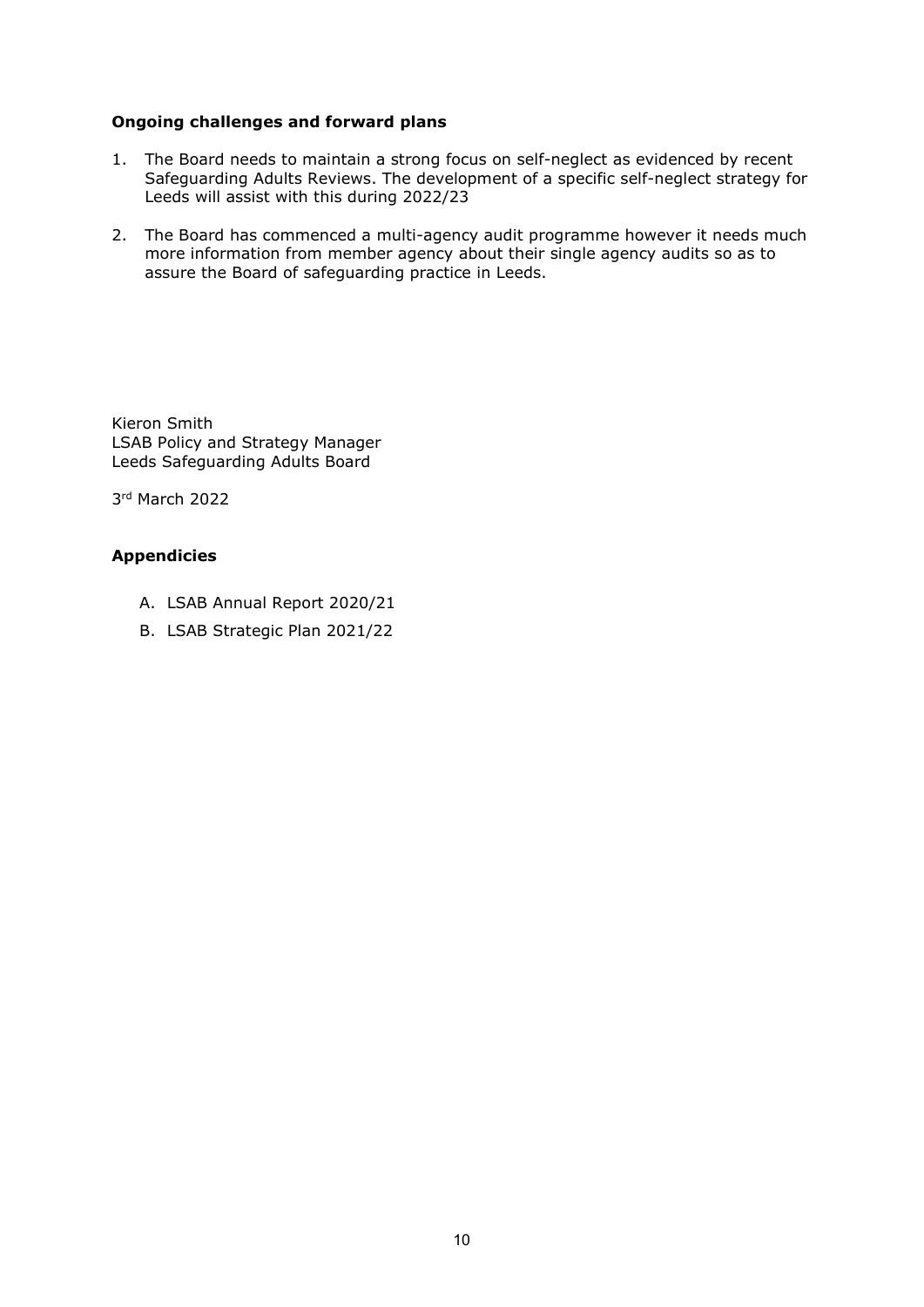for individual member organisations.

Throughout the rest of 2020/21 Covid-19 has been a continuous agenda item for each meeting, which included these themes within its assurance/assessment processes.

**Safeguarding Practice: July 2020** Learning & Development August 2020 Safequarding Concerns: October 2020 Safeguarding Arrangements : De cember 2021

continuing now, the During this period, and Board retains the impact of C ovid - 19 as a standard agen da item for each meeting.

 $5\phantom{1}$ 8 pporth goople the our onlti -ag nuaégard cadit spoluand proedres

The multi- agency safeguarding adults policy and procedures provide a framework for all organisations to work together and with the person at risk, to support them to be safe from abuse, neglect or self -neglec t.

#### **Ségard Referrals**

There were 10,917 safeguarding referrals made during 2020/21. This a 12% increase from 2019/20 and 25% increase from 2018/19 as set out below:

 $2020/21 - 10,917$  $2019/20 - 9.783$  $2018/19 - 8.715$ 

### **Segarddigies**

When a ref erral is received by Leeds City Council: Adults & Health they will need to decide whether to undertake a safeguarding enguiry. This decision will be made based upon the criteria set out within Section 42 of the Care Act 2014 and the accompanying Care and S upport Statutory Guidance.

In 2020/21 there were 3286 safeguarding enquiries commenced, this amounts to 30% of all referrals. This is a slightly lower percentage than in previous years as set out below:

<sup>&</sup>lt;sup>1</sup> Data for the period 2021/22 will be produced for the LSAB Annual Report/2021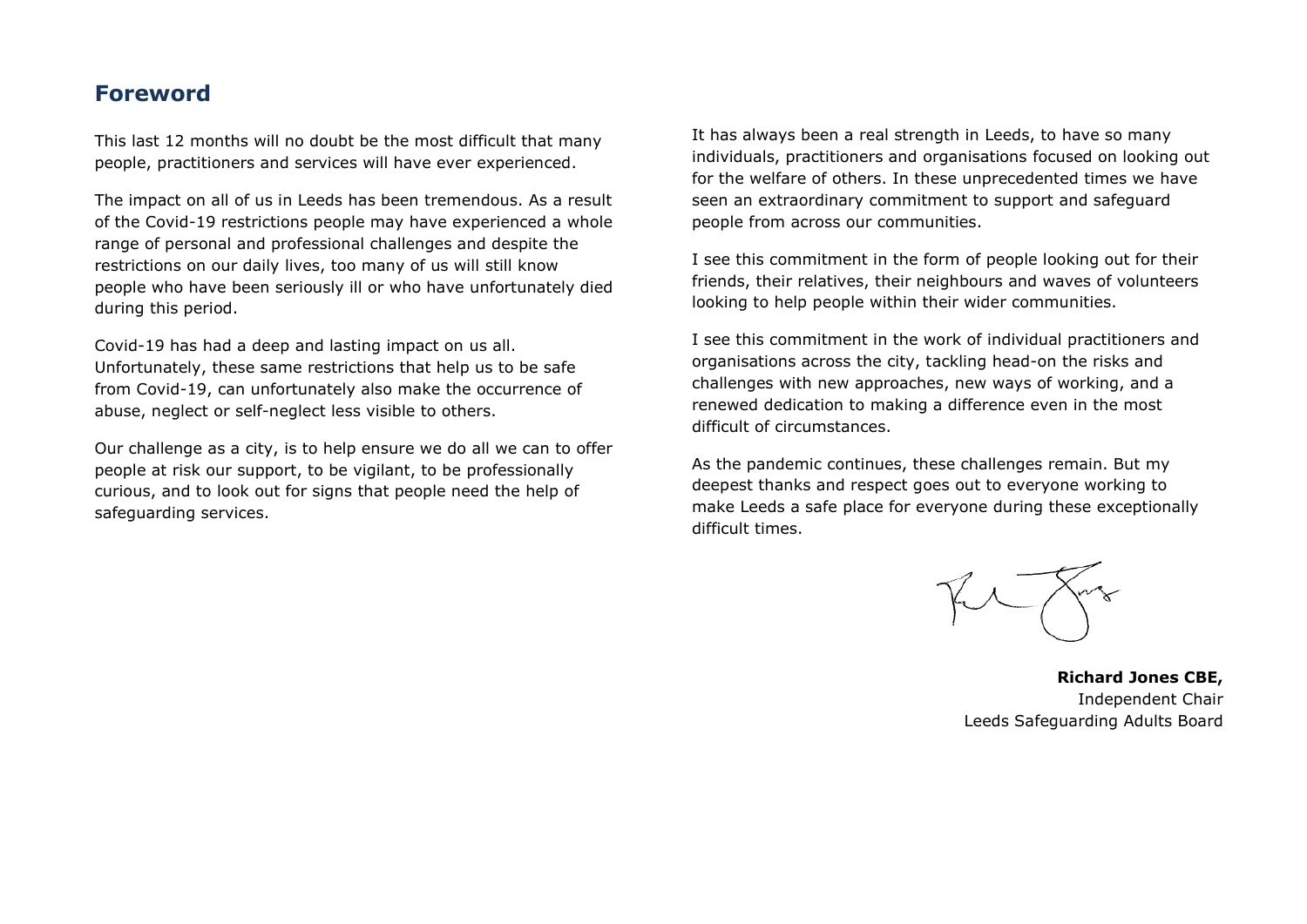# **Contents**

| 1.                                                   | <b>Leeds Safeguarding Adults Board</b>                                                                                                                                                                                                                                                          | 3                                             |
|------------------------------------------------------|-------------------------------------------------------------------------------------------------------------------------------------------------------------------------------------------------------------------------------------------------------------------------------------------------|-----------------------------------------------|
| 1.1<br>1.2<br>1.3<br>1.4                             | What is safeguarding adults?<br>What are Safeguarding Adult Boards?<br>Which organisations are on the Board?<br>Board governance arrangements                                                                                                                                                   | $\frac{3}{3}$<br>$\overline{\mathbf{4}}$<br>4 |
| 2.                                                   | Covid-19 and the work of the Board                                                                                                                                                                                                                                                              | 5                                             |
| З.                                                   | Support for people within our multi-agency<br>safeguarding policy and procedures                                                                                                                                                                                                                | 6                                             |
| 4.                                                   | <b>Board Ambitions for Leeds</b>                                                                                                                                                                                                                                                                | 9                                             |
| 5.                                                   | Develop citizen-led approaches to safeguarding                                                                                                                                                                                                                                                  | 9                                             |
| 5.1<br>5.2<br>5.3<br>5.4<br>5.5<br>5.6<br>5.7<br>5.8 | What we want to achieve for citizens in Leeds<br>Citizen-Led multi-agency policy and procedures<br>Citizen Ambassadors<br>Talk to me, hear my voice films<br>Friends of the Board Network<br><b>LSAB Virtual Network</b><br>Talk to me, hear my safeguarding story<br>Examples of good practice | 9<br>9<br>9<br>10<br>10<br>10<br>11<br>11     |
| 6.                                                   | Improve awareness of safeguarding across all<br>communities and partner organisations                                                                                                                                                                                                           | 16                                            |
| 6.1<br>6.2<br>6.2<br>6.3                             | What we want to achieve for citizens in Leeds<br>Covid-19 and safeguarding awareness<br>Reaching out across communities<br><b>LSAB Community Engagement Network</b>                                                                                                                             | 16<br>16<br>16<br>16                          |

| 6.4<br>6.5<br>6.6<br>6.7                                           | Promoting new engagement materials<br>Building social media presence<br>Safeguarding week: June 2020/21<br>Examples of good practice                                                                                                                                                                      | 17<br>17<br>18<br>18                                     |
|--------------------------------------------------------------------|-----------------------------------------------------------------------------------------------------------------------------------------------------------------------------------------------------------------------------------------------------------------------------------------------------------|----------------------------------------------------------|
| 7.                                                                 | Develop city-wide approaches to safeguarding<br>practice                                                                                                                                                                                                                                                  | 23                                                       |
| 7.1<br>7.2<br>7.3<br>7.4<br>7.5<br>7.5<br>7.6<br>7.7<br>7.8<br>7.9 | What we want to achieve for citizens in Leeds<br>Self-neglect<br><b>Exceptional Risk Forum</b><br>People living street-based lives<br>Leeds Approach to learning and development<br>Legal literacy workshops<br>'Was not brought'<br>Large scale enquiries<br>Champion roles<br>Examples of good practice | 23<br>23<br>23<br>24<br>24<br>24<br>24<br>25<br>25<br>25 |
| 8.                                                                 | Learn from experience to improve how we work 30                                                                                                                                                                                                                                                           |                                                          |
| 8.1<br>8.2<br>8.3<br>8.4<br>8.5<br>8.6                             | What we want to achieve for citizens in Leeds<br>Learning through Safeguarding Adults Reviews<br>Safeguarding Adults Review Policy<br>Learning through Quality Assurance and Performance<br>Learning from citizen experiences of support<br>Examples of good practice                                     | 30<br>30<br>32<br>32<br>33<br>33                         |
| 9.                                                                 | <b>Going forward</b>                                                                                                                                                                                                                                                                                      | 38                                                       |
| 9.1                                                                | Our Ambitions for 2020/21 - 2022/23                                                                                                                                                                                                                                                                       | 38                                                       |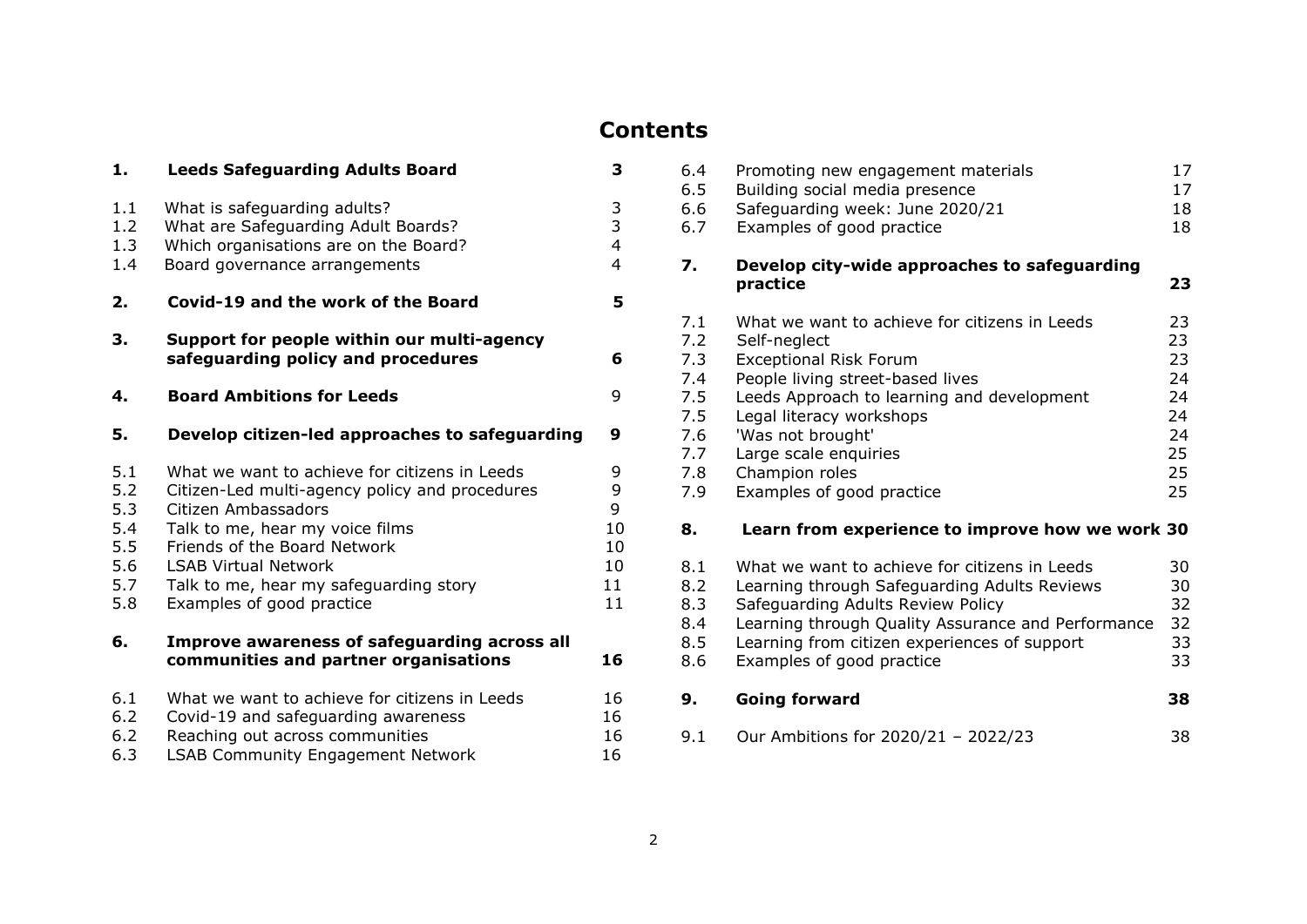# **1. Leeds Safeguarding Adults Board 2020/21**

#### **1.1 What is safeguarding adults?**

Safeguarding adults responsibilities are explained in the Care Act 2014 and the Care and Support Statutory Guidance 2020. The aims of safeguarding adults are to:

- prevent harm and reduce the risk of abuse or neglect to adults with care and support needs
- stop abuse or neglect wherever possible
- safeguard adults in a way that supports them in making choices and having control about how they want to live
- promote an approach that concentrates on improving life for the adults concerned
- raise public awareness so that communities as a whole, alongside professionals, play their part in preventing, identifying and responding to abuse and neglect
- provide information and support in accessible ways to help people understand the different types of abuse, how to stay safe and what to do to raise a concern about the safety or well-being of an adult
- address what has caused the abuse or neglect $1$

#### **1.2 What are Safeguarding Adult Boards?**

Safeguarding Adults Boards are established under the Care Act 2014. The objective of Safeguarding Adults Board is to help and protect adults in its area who have needs for care and support,

and as a result of these, are unable to protect themselves from abuse, neglect, self-neglect or the risk of it.

The way the Board works to achieve its objectives is by coordinating the work of agencies and ensuring the effectiveness of what each of its members does<sup>2</sup>.

Safeguarding Adults Boards have specific duties as set out in Schedule 2 of the Act<sup>3</sup>. This includes producing Annual Reports, Strategic Plans and undertaking Safeguarding Adults Reviews.

It is important to note that as a strategic body, the Board neither commissions nor delivers safeguarding services itself. Instead, these are provided by a range of organisations across the city, who are accountable and responsible for their services and safeguarding practice.

#### **1.3 Which organisations are on the Board?**

A wide range of organisations are represented on the Safeguarding Adults Board in Leeds. This includes senior representatives from:

- Leeds City Council: Adults & Health,
- West Yorkshire Police
- NHS Leeds Clinical Commissioning Group
- Leeds and York Partnership NHS Trust
- Leeds Teaching Hospital NHS Trust
- Leeds Community Healthcare NHS Trust
- West Yorkshire Community Rehabilitation Company
- National Probation Service
- West Yorkshire Fire and Rescue

<sup>&</sup>lt;sup>1</sup> Care and Support Statutory Guidance, Section 14.11

<sup>2</sup> Care Act 2014, Section 43(3)

<sup>3</sup> [Care Act 2014, Schedule](http://www.legislation.gov.uk/ukpga/2014/23/schedule/2/enacted) 2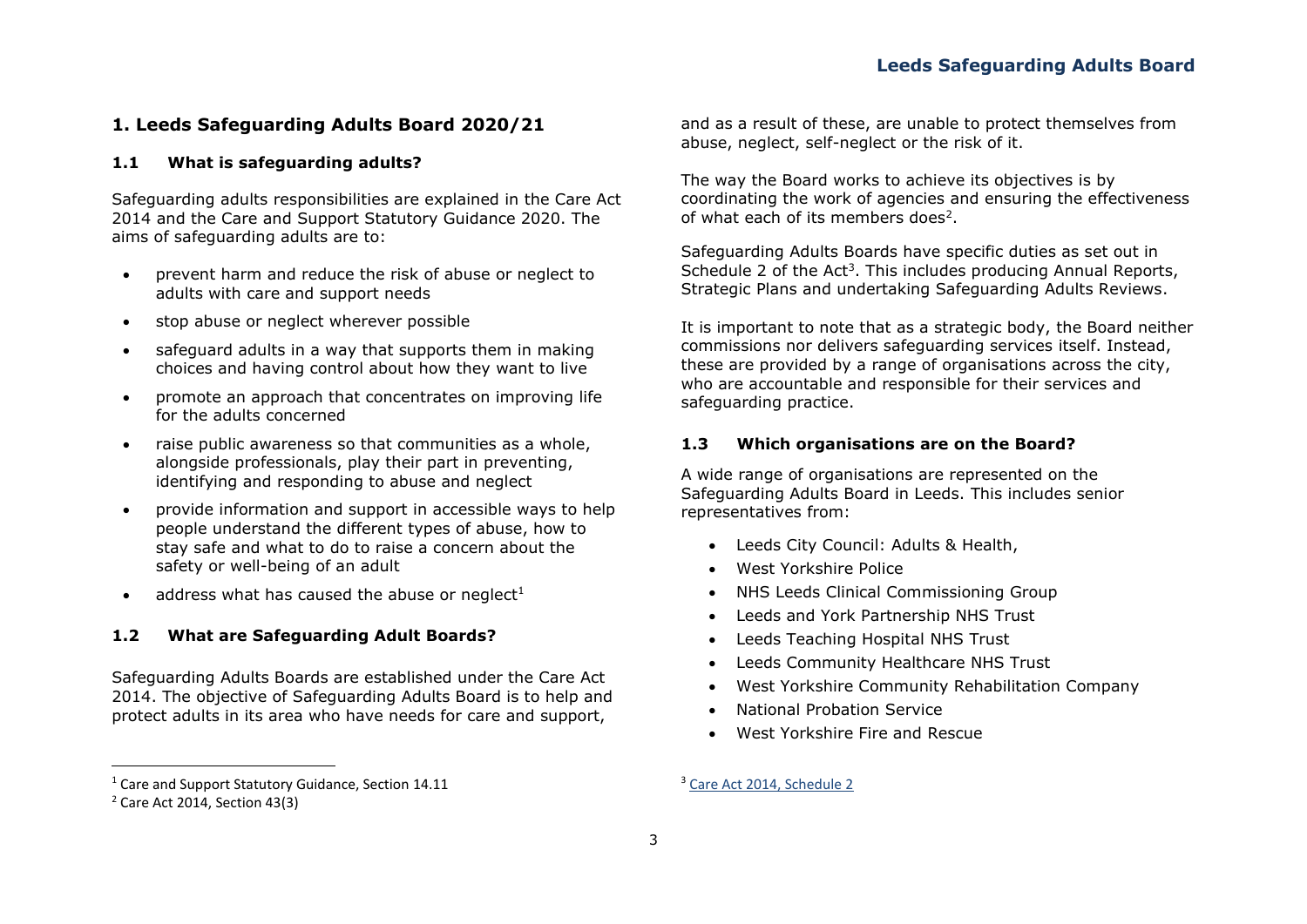- Leeds City Council: Housing
- Advonet, representing the third sector.

#### **1.4 Board governance arrangements**

#### **Independent Chair**

The Board appointed Richard Jones CBE to be its Independent Chair, whose role involves providing leadership, challenge and support to the Board in achieving its ambitions.

#### **Review of Board arrangements**

Led by the Independent Chair, the Board has undertaken a review its working arrangements during 2020/21, which has led to changes to its structures and arrangements.

New simplified arrangements are in in place with the Board now leading on areas that it may previously have delegated to subgroups. Instead, new task and finish groups are now established as and when needed. This was felt to be a more productive and effective way of working going forward.

As such during 2020/21 the Board rescinded its Executive Group, its Safeguarding Adults Review Group, and its Learning and Development Sub-group.

Alongside this the Board has revised the roles and responsibilities of the Independent Chair and Board members and is exploring how members can influence wider city strategies in support of promoting safeguarding adults. This will be evidenced within future Board work plans.

#### **Current Board Structures**

In place of a Learning and Development Sub-group, the Board has adopted a champion model for this work and has asked

Belinda Sharratt, Designated Nurse Safeguarding children and adults, Leeds Clinical Commissioning Group to adopt this role. This work will now be taken forward through task and finish groups rather than a standing sub-group.

The Board however has decided to retain its Quality Assurance and Performance Sub-group, which is responsible for multiagency safeguarding data, multi-agency audits as well as multiagency policy and procedures. The sub-group is now chaired by Richard Hattersley, Lead Professional Safeguarding Adults/ Deputy Head Safeguarding, Leeds Teaching Hospital NHS Trust.

#### **Key strategic partnerships**

The Board has close working relationships with a range of organisations and networks that enable the Board to work in partnership towards making Leeds a Safe Place for Everyone.

This includes:

- Mental Capacity Act Local Implementation Network
- Leeds Safeguarding Children Partnership
- Leeds Safer Stronger Communities

The Chairs from the Safeguarding Adults Board, Safeguarding Children Partnership and Safer Stronger Communities meet regularly to share information and identify common priorities, and opportunities for collaborative working.

#### **Funding arrangements**

The Board is funded by the Leeds City Council: Adults & Health, NHS Leeds Clinical Commissioning Group and West Yorkshire Police. This funding enables the Board to commission an Independent Chair and a Strategy Unit to support it to achieve its ambitions.

For more information about the work of the Board, visit the Board Website: [www.leedssafeguardingadults.org.uk](http://www.leedssafeguardingadults.org.uk/)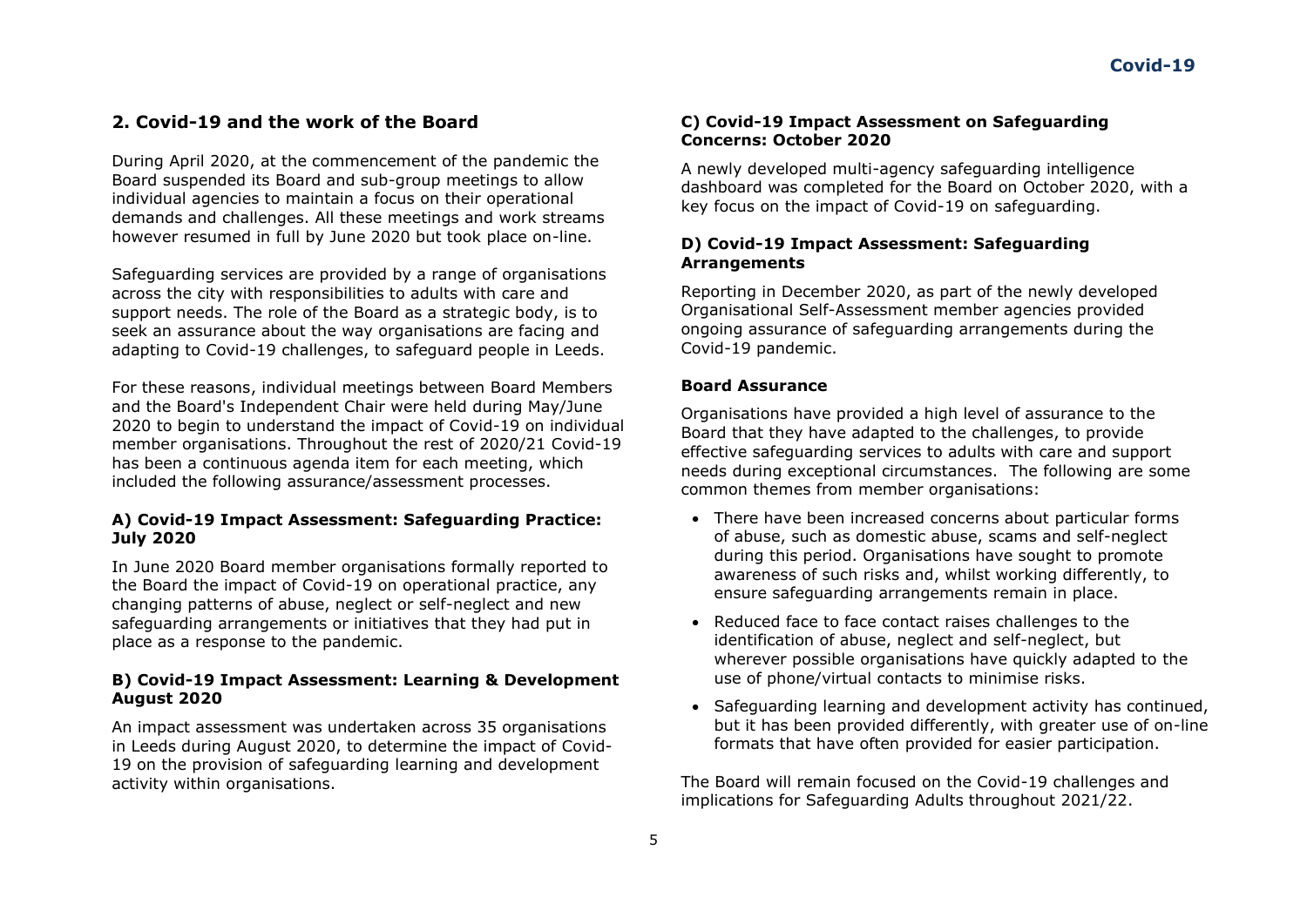# **3. Supporting people within our multi-agency safeguarding adults policy and procedures**

The multi-agency safeguarding adults policy and procedures provide a framework for all organisations to work together and with the person at risk, to support them to be safe from abuse, neglect or self-neglect.

A summary of safeguarding concerns, the profile of people who were supported and the outcomes achieved is provided below:

#### **Safeguarding Referrals**

There were 10,917 safeguarding referrals made over the last 12 months. This a 12% increase from 2019/20 and 25% increase from 2018/19 as set out below:

2020/21 – 10,917 2019/20 – 9,783 2018/19 – 8,715

This seems to suggest that there in an increasing awareness of how to contact Leeds City Council: Adults & Health when someone has concerns for a person's safety and wellbeing.

#### **Safeguarding Enquiries<sup>4</sup>**

When a referral is received by Leeds City Council: Adults & Health they will need to decide whether to undertake a safeguarding enquiry. This decision will be made based upon the criteria set out within Section 42 of the Care Act 2015 and the accompanying Care and Support Statutory Guidance.

In 2020/21 there were 3286 safeguarding enquiries commenced, this amounts to 30% of all referrals. This is a slightly lower percentage than in previous years as set out below:

2020/21 – 30% 2019/20 – 35.8% 2018/19 – 39.2%

On occasions when a safeguarding enquiry was not required, other forms of support, advice, information or other services will have often been provided dependent upon the nature of the risks, the specific concerns and the person's particular needs.

#### **Nature of concerns<sup>5</sup>**

During 2020/21 those safeguarding enquiries undertaken involved a range of different types of concerns as set out below:

- ❖ Neglect and acts of omission 32%
- $\div$  Physical abuse 25%
- ❖ Financial or material abuse 13%
- ❖ Psychological abuse 11%
- ❖ Domestic abuse 6%
- ❖ Self-neglect 5%
- ❖ Sexual abuse 3%
- ❖ Organisational abuse 2%
- ❖ Discriminatory abuse 1%
- ❖ Sexual exploitation 1%
- ❖ Modern slavery <1%

It is important to note however, that a person may experience more than one type of abuse at the same time.

<sup>&</sup>lt;sup>4</sup> Figures relate to Section 42 and other enquiries commenced during the year

<sup>&</sup>lt;sup>5</sup> Figures relate to Section 42 and other enquiries concluded during the year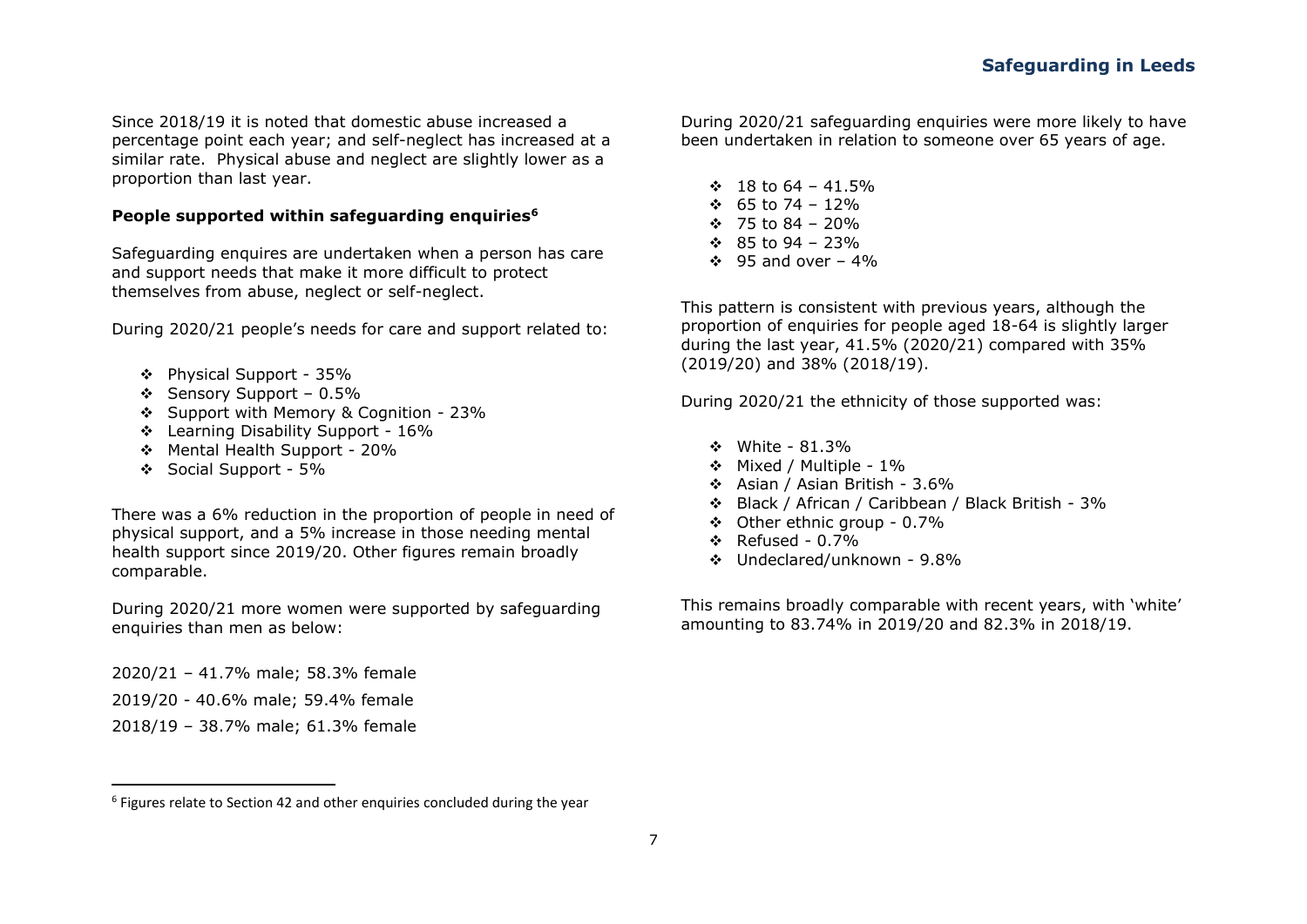#### **Outcomes: Making a difference<sup>7</sup>**

Safeguarding enquiries can take different forms so as to respond effectively to the nature of the risk, the specific circumstances and the person's desired outcomes. Across the different types of enquiries, the following outcomes can be noted:

➢ Risk reduced or removed

During 2020/21 the risk experienced by the person was reduced or removed in 87% of enquiries. This is broadly consistent with previous years as set out below.

2020/21 – 87%

2019/20 – 89%

2018/19 – 90%

Sometimes people may choose to live with risk or it may remain with strategies in place, and so it is necessary to look at individual cases to understand why a risk may remain.

➢ Desired outcomes

Support provided within the multi-agency policy and procedures should always be with recognition of the person's desired outcomes. Where possible agencies will seek to achieve these for the person.

2020/21 – Fully achieved 75%; Partially achieved 20%

- 2019/20 Fully achieved 77%; Partially achieved 19%
- 2018/19 Fully achieved 83%; Partially achieved 14%

These figures indicate that people are being supported to achieve outcomes they want for themselves. It is again necessary to look at individual cases to understand why someone's chosen outcomes have not been achieved.

It should be noted however, that it is not always possible to achieve someone's desired outcomes, these can sometimes be unachievable, or actions may be required for the safety of others contrary to the person's wishes.

 $^7$  Figures relate to Section 42 and other enquiries concluded during the year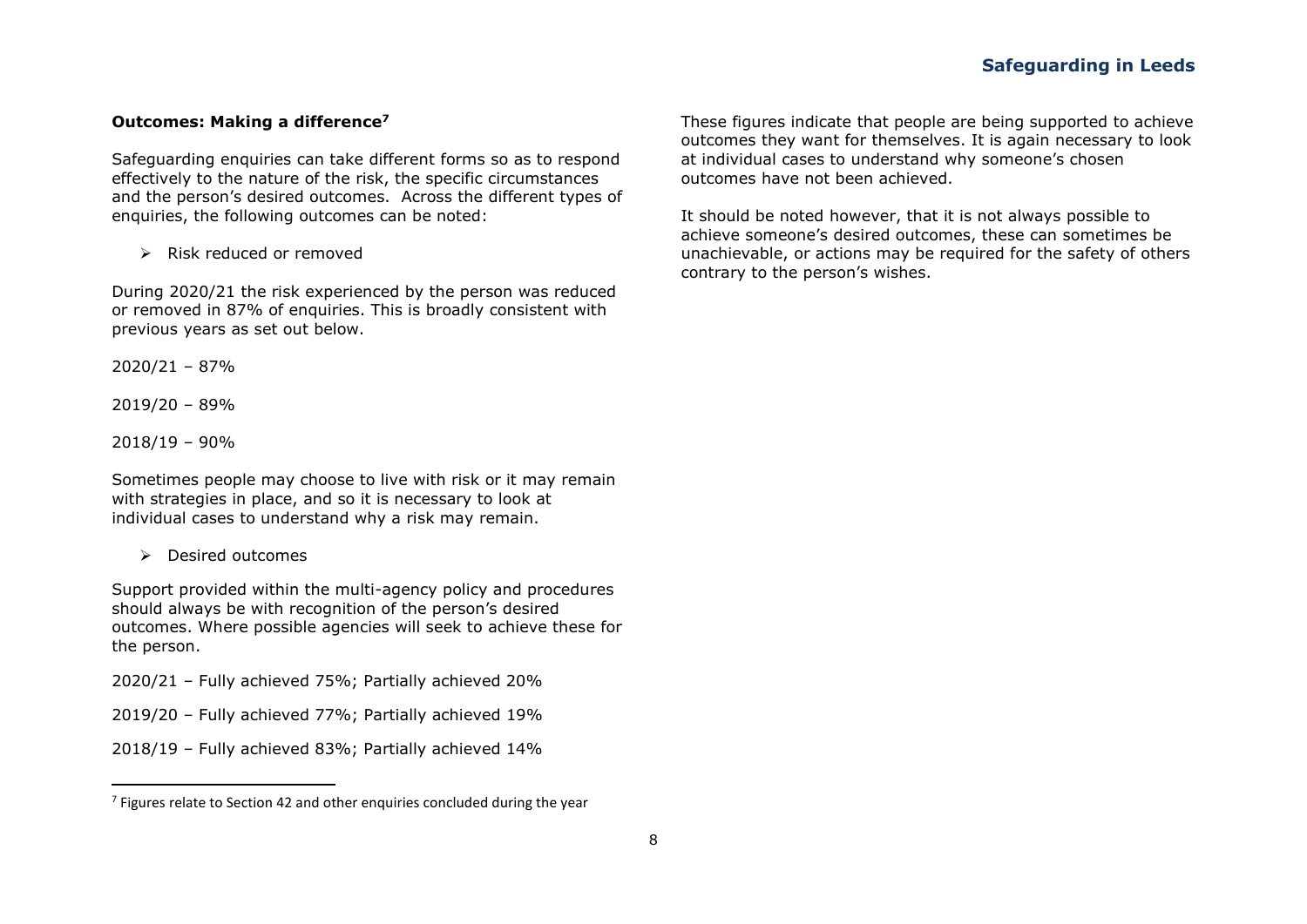#### **4. Board Ambitions for Leeds**

The Board's three year strategic plan was produced in April 2020, it is based around four key ambitions:

- Develop citizen-led approaches to safeguarding
- Improve awareness of safeguarding across all communities and partner organisations
- Develop city-wide approaches to safeguarding practice
- Learn from experience to improve how we work

Each year the Board will aim to further its achievements in each key area. The sections below provide an outline of progress and achievements during 2020/21:

### **5. Develop citizen-led approaches to safeguarding**

#### **5.1 What we want to achieve for citizens in Leeds:**

*'I am able to influence how people are safeguarded in Leeds'*

**Our ambition** is to involve citizens as partners in developing safeguarding in Leeds

#### **5.2 Citizen-led multi-agency policy and procedures**

The Board remains committed to its approach of Citizen-led multi-agency policy and procedures established in 2019. The multi-agency policy and procedures provide the framework around how all organisations in Leeds must work together and with the adult at risk, when there is a risk of abuse, neglect or self-neglect.

The Leeds approach is unique, as it continues to recognise citizens as experts in their own lives and in how they wish to be supported. The policy and procedures were developed around citizen views about what good support looks like and feels like; and their advice for practitioners on the support they would want to receive. The citizen-led expression, Talk to me, hear my voice emerged from this consultation, which has now become embedded within Leeds.

The Board remains grateful to each of the nine citizen groups that took part and supported the development of this new approach:

- Touchstone Service User Group
- Leeds People First (Leep1)
- Barca Leeds
- Pennington Court Residents
- Oakwood Hall Residents
- Carers Leeds
- St. George's Crypt
- Osmondthorpe Hub
- Leeds survivor-led crisis service

For more information; the [Board multi-agency safeguarding](https://leedssafeguardingadults.org.uk/safeguarding-adults/multi-agency-policy-and-procedures)  [policy and procedures,](https://leedssafeguardingadults.org.uk/safeguarding-adults/multi-agency-policy-and-procedures) and [Citizen-led practice guidance](https://leedssafeguardingadults.org.uk/Documents/Safeguarding/Citizen-Led%20Practice%20Guidance.pdf) booklet are available through these links.

#### **5.3 Citizen Ambassadors**

The citizen groups involved in developing citizen-led practice guidance told us they valued the opportunity to be listened to and heard.

One of the groups, Leep1, a learning disability self-advocacy group volunteered to become the Board's Talk to me, hear my Voice Ambassadors. They produced a short film and undertook 10 sessions in 2019/20 with staff groups, to explain the importance of Talk to me, hear my voice principles.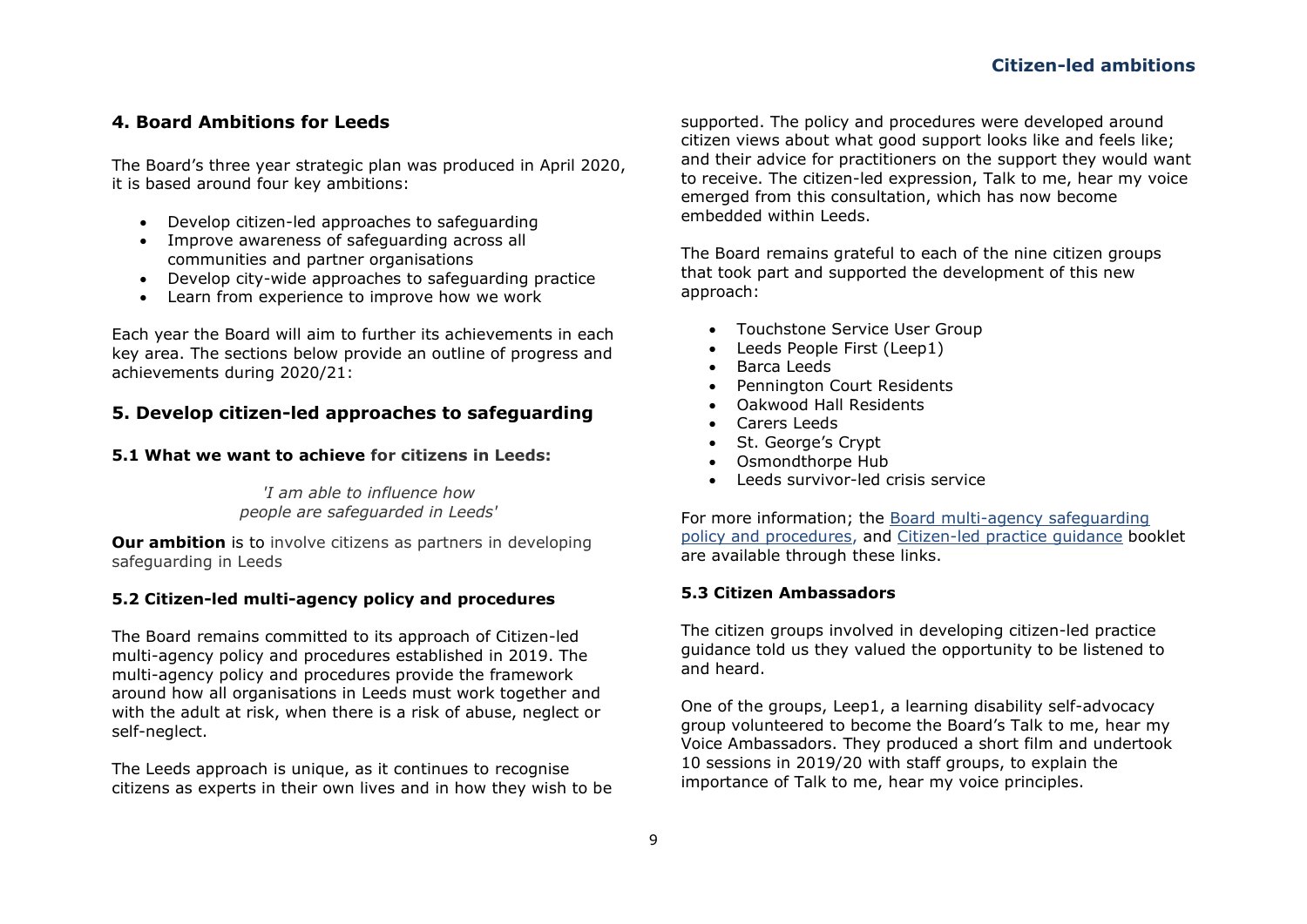Unfortunately, due to Covid-19, this Ambassador programme has been on hold during 2020/21, but both the Board and the Ambassadors are keen to continue this programme as soon as circumstances allow. Other citizen groups have also expressed an interest in becoming Board ambassadors.

#### **5.4 Talk to me, hear my voice films**

Citizen groups in Leeds have developed Talk to me, hear my voice films. These have been produced by:

- Leep1
- Touchstone Service User Group
- Touchstone Sikh Elders Service

The films are available to view on the Board's You [Tube Channel.](https://www.youtube.com/channel/UCGG-J6Io67v71xUL0tQqlmQ) These, alongside the Ambassador programme, reflect the Board's commitment to ensuring citizen voices are heard and change the way we work; enabling practitioners to learn directly from citizens about what good practice looks like and feels like.

#### **5.5 Friends of the Board Network**

The Leeds Safeguarding Adults Board highly values its links with people and community groups across the city, and this is why it introduced the Friends of the Board Network in January 2021.

Through these important links and networks, the Board hopes to raise awareness of abuse, neglect and self-neglect, and how people can get the help and support they need.

The Board however, also wants to hear from people in Leeds about what is important to them, and to find ways to focus our work based on what people in Leeds are saying. The network is a helpful way for the Board to link with people in communities and hear what they feel the Board's priorities should be.

At the time of this report, Friends of the Board Network include:

- Touchstone Service User Group
- Leeds Sikh Elders Service
- Leeds BME Hub
- Leeds Mind
- Leeds Hearing & Sight Loss Service
- Holbeck Together
- Richmond Hill Elderly Action
- Rob Wilson
- Leeds Jewish Welfare Board
- Leeds Irish Health & Homes
- LCC Employee Disability Network
- LCC Employee BAME Network
- LCC Employee LGBT Network

Responses from a number of organisations are yet to be received, and so the network is likely to grow over time.

#### **5.6 LSAB Virtual Network**

The Board is always keen to reach out and engage with more people in its work, and so maintains a Virtual Network.

The [LSAB Virtual Network](https://leedssafeguardingadults.org.uk/safeguarding-adults-board) provides an opportunity for any practitioner, organisation or member of the public to contribute towards the development of safeguarding in Leeds. A couple of times a year the Board will then be in touch by email to seek views on the work it is undertaking.

Over 220 people have signed up. During the year, the Board has used the network to consult people on its Strategic Plan, its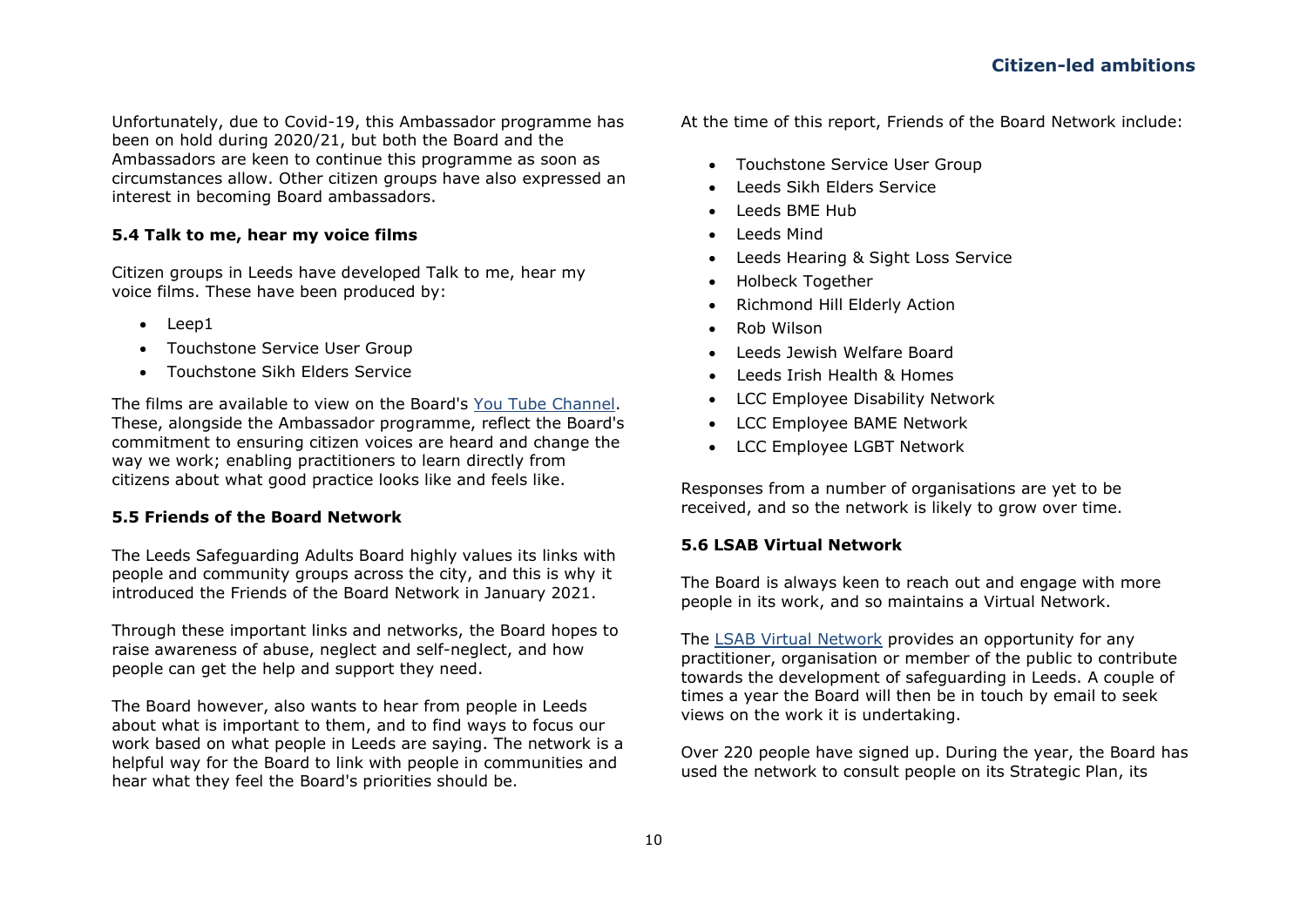Engagement Materials (new posters/leaflets) and its newly developed Self-neglect Policy.

#### <span id="page-21-0"></span>**5.7 Talk to me, hear my safeguarding story**

The Board's multi-agency safeguarding procedures set out how all organisations should work together and with the person at risk to prevent and end abuse.

In order for the Board to learn from citizens about their experiences of being helped and supported within these procedures it commissioned Advonet, an independent local advocacy organisation, to run a two year project until the end of October 2021, called 'Talk to me, h[ear my safeguarding story'](https://advonet.org.uk/how-we-can-help-you/hear-my-voice/).

The project gives people an opportunity to give honest and anonymous feedback about their experience of support which can be done through an on-line questionnaire or telephone conversation.

Advonet collate the learning from the project for the Board; using a citizen panel to produce recommendations.

The project is due to report on findings during 2021/22. The Board will use this information to consider how it can improve outcomes for people supported within the multi-agency safeguarding procedures.

#### **5.8 Examples of good practice**

Above and beyond the collective initiatives aligned above, each member organisation will take forward these ambitions within their own organisation and networks. These are just some examples from member organisations of their work in these areas:

#### Leeds City Council: Adults and Health

Care Delivery:

Within the in-house service provision we have ensured that the voices of people who use the service have been heard by holding better conversations, and using strength and asset based approaches to ensure that individual's personal plans reflect their own voices. This resulted in identification of outcome-based goals and aspirations.

The service also actively sought opportunities to reach out to people accessing the service, and their carers to improve lines of communication through methods such as additional consultation exercises.

Community and specialist social work services:

The further development of strength-based practice has been a fundamental aspect of working within a pandemic. A reflection session was undertaken addressing the fundamental questions in terms of strength-based approaches in relation to the following set of questions:

- How can I uphold the inherent dignity of people?
- How can I uphold human rights, including the right to life, the right to freedom, the right to liberty and the right to respect for family and private life?

These practice-based reflections were then used to enhance and strengthen practice with individuals, ensuring that the plans that were put in place following a safeguarding incident or enquiry are effective and consistent with people's wishes and aspirations.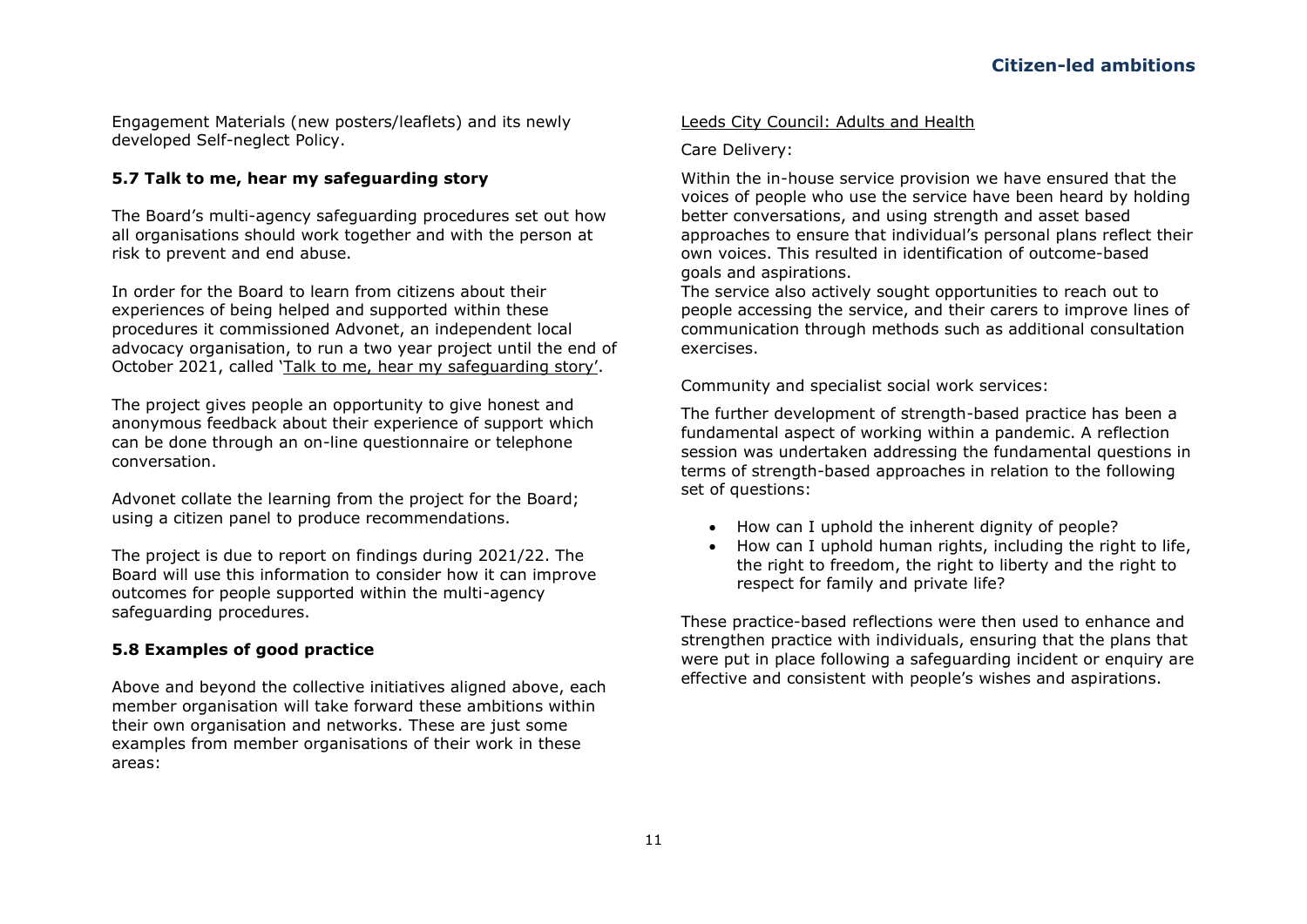#### 4. Board Ambitions for Leeds

7 K H % R Dilute Tylear strategic plan was produced in April 2020. it is based around four key ambitions:

- x Develop citizen led approaches to safequarding
- x Improve awareness of safeguarding across all communities and partner organisations
- x Develop city wide approaches to safeguarding practice
- x Learn from experience to improve how we work

Each year the Board will aim to further its achievements in each key area. The sections below provide an outli ne of progress and achievements during 2020/21 :

- led approaches to safeguarding 5. Develop citizen
- 5.1 What we want to achieve for c itizens in Leeds:

'I am able to influence how people are safequarded in Leeds'

Our ambition is to involve citizens as partners in developing safeguarding in Leeds

5.2 Citizen - led multi - agency policy and procedures

The Board remains committed to its approach of Citizen -led multi-agency policy and procedures established in 2019 . The multi-agency policy and procedures provide the framework around how all organisations in Leeds must work together and with the adult at risk, when there is a risk of abuse, neglect or self-neglect.

The Leeds approach is unique, as it continues to recognise citizens as experts in their own lives and in how they wish to be

supported. The policy and procedures were developed around citizen views about what good support looks like and feels like; and their advice for practitioners on the support they would want to receive. The citizen - led expression, Talk to me, hear my voice emerged from this consultation, which has now become embedded within Leeds

The Board remains grateful to each of the nine citizen groups that took part and supported the development of this new approach:

- x Touchstone Service User Group
- x Leeds People First (Leep1)
- x Barca Leeds
- x Pennington Court Residents
- x Oakwood Hall Residents
- x Carers Leeds
- x 6W \*HRUJH¶V &U\SW
- x Osmondthorpe Hub
- x Leeds survivor led crisis service

For more information: the Board multi - agency safeguarding policy and procedures , and Citizen - led practice quidance booklet are available through these links.

5.3 Citizen Ambassadors

The citizen groups involved in developing citizen - led practice guidance told us they valued the opportunity to be listened to and heard.

One of the groups, Leep1, a learning disability self -advocacy JURXS YROXQWHHUHG WR EHFRPH WHEEN THE RDUGTV 7DO Voice Ambassadors. They produced a short film and undertook 10 session s in 2019/20 with staff groups, to explain the hear my vo ice principles. importance of Talk to me,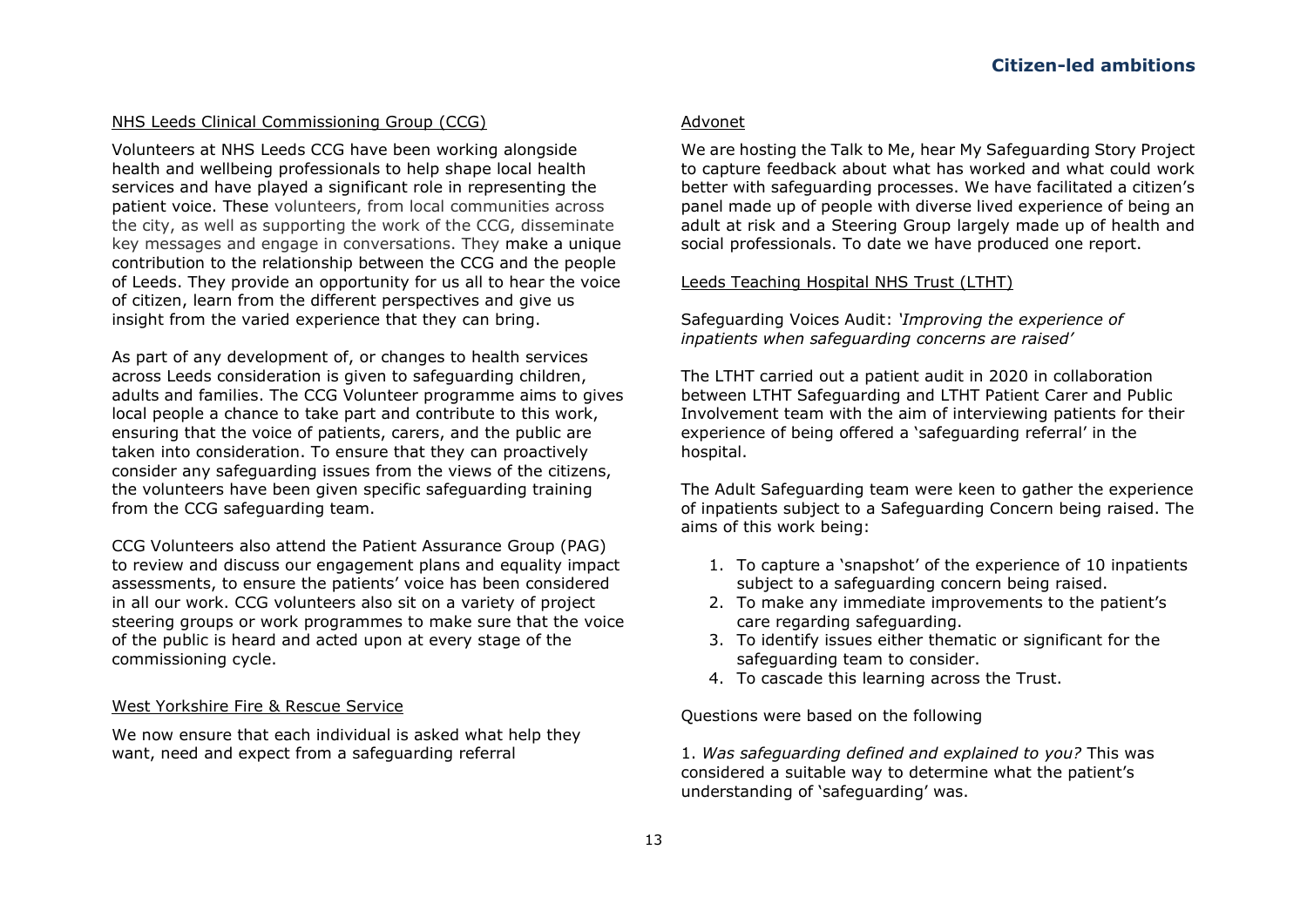2. *Did you feel supported and safe?* In the event that safeguarding was not understood or explained this question aimed to illicit whether the patient felt supported during a time of crisis.

*3. Did you feel listened to?* Essentially this question seeks to find out having disclosed the concern, did people act on what they were told.

Key theme 1- Supporting communication (used here as an example of one key theme learning)

- Consider how best to ensure all relevant information e.g.: hearing impairment is highlighted in the referral/initial communication.
- Where interpreters are used, consider pre discussions with the interpreter regarding the word safeguarding to better share the understanding of the process.
- Consider communication of safeguarding in different formats though the learning suggests leaflets do not replace quality conversations.

#### Leeds and York Partnership NHS Trust (LYPFT)

LYPFT have and will continue to actively support the Board and Advonet through 2021 in the citizen safeguarding feedback project and are similarly committed to the LSAB multi-agency Citizen-Focus practice audit panel. In regards to the latter the Trust safeguarding team has played an important role in its development, providing panel membership and cases to be reviewed. An integral part of the work of the audit panel is to establish to what level the voices of those of who we safeguard are captured in practice. This allows the practitioner and other agencies to reflect upon how citizen's wishes and opinions were gathered and practice informed during the safeguarding process,

thus allowing local learning and also informing wider learning at the Trust, Multi-agency and Board level.

One positive example is where a service-user in very difficult personal circumstances was supported by their care co-ordinator and social worker to enable their voice to be heard in their safeguarding process. The trust is embedding this in its training and advice when other similar circumstances arise.

#### Leeds Community Healthcare NHS Trust

Patients who are involved in a safeguarding process have a full, time and decision specific mental capacity assessment. They are always asked what their wishes are regarding proposed safeguarding outcomes. All conversations are recorded on our electronic patient record system (Systmone). If a patient is found to not have full mental capacity regarding a safeguarding process, family members will be considered to advocate (if they have lasting power of attorney for health and well-being) if not, their wishes will always be considered, however, an Independent Mental Capacity Advocate (IMCA) can be appointed. Mental capacity and advocacy is included in LCH Safeguarding training.

#### Leeds City Council: Housing

It has been a priority for Housing Leeds to check the wellbeing of a large number of vulnerable residents and support residents to access services where needed:

- Housing Officers have continued to contact their customers over the telephone to undertake their Annual Home Visits. The HOs identify any vulnerabilities and actively seek out their customer's voice, through quality conversations in line with the "talk to me hear my voice" principles, in order to make appropriate referrals for support and to put risk management plans in place.
- Additional supportive calls have been made to Council general needs tenants aged 60 plus (5,120 tenants) and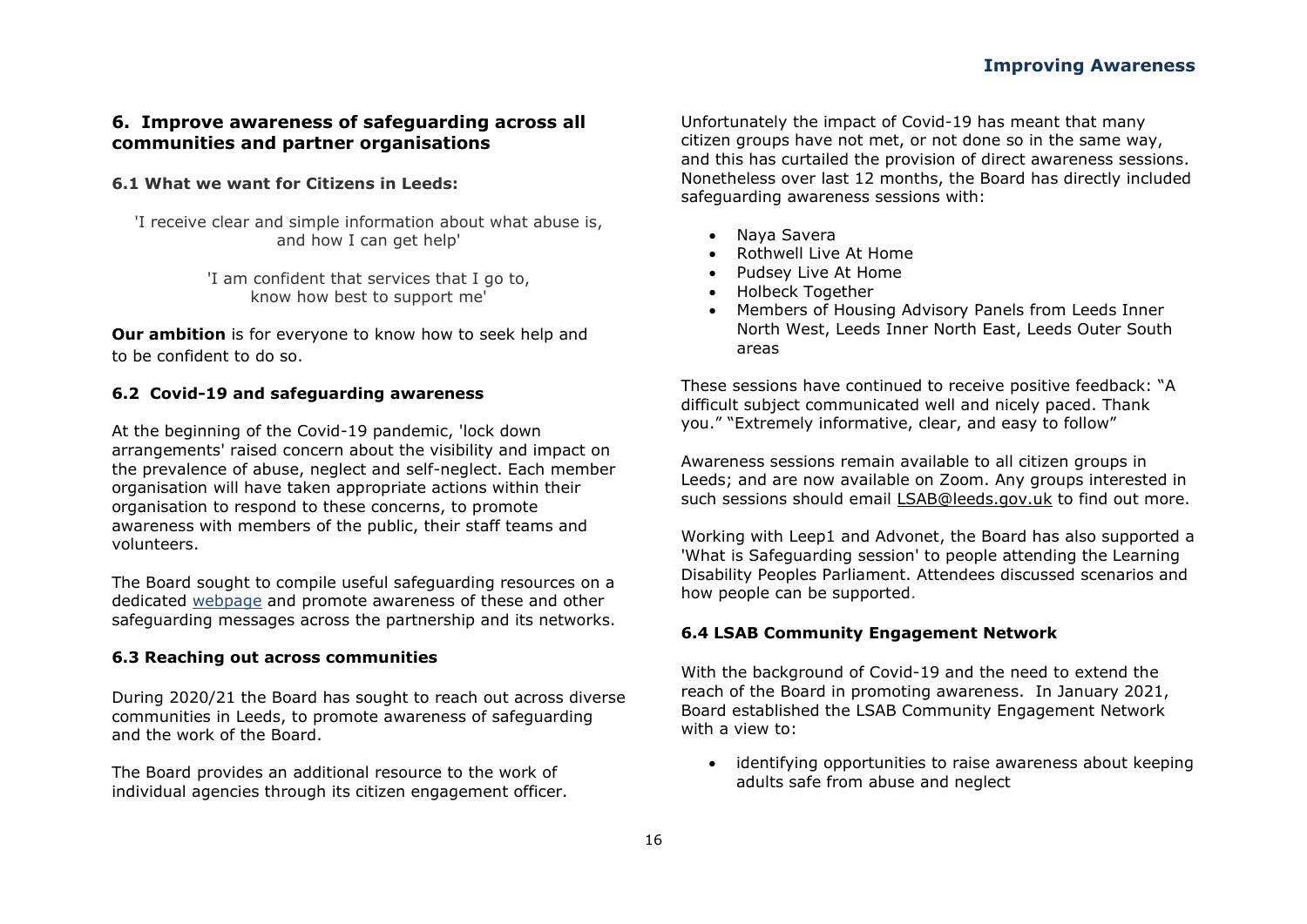- ensuring any new awareness materials are appropriate and accessible
- supporting regional and national campaigns
- increasing consultation on Board plans, policies and engagement materials

The Network includes people in key positions who are able to offer advice and support about reaching different communities in Leeds. Consistent with the ambition to be citizen-led, it includes both citizen and organisation members. Currently membership includes:

- CCG Communication and Engagement team
- Housing Leeds Engagement team
- LCC Communities team
- Age UK Leeds
- Leep1
- Talk to me, hear my Voice Ambassador Susan Hanley
- Touchstone service user safeguarding group

#### **6.5 Promoting new engagement materials**

The Board continues to promote awareness of safeguarding through its new leaflet and posters developed during 2019/20 but launched during 2020/21.

The new [posters](https://leedssafeguardingadults.org.uk/Documents/Safeguarding/Supporting%20people%20to%20be%20safe%20posters.pdf) seek to promote positive images of safeguarding, of the support and help that is available, and the difference it can make to people's lives. These messages are based on citizen-led consultation about what good practice looks like and feels like.

The new leaflets see [leaflets](https://leedssafeguardingadults.org.uk/Documents/Safeguarding/Supporting%20people%20to%20be%20safe%20leaflet.pdf) also seek to provide simple scenarios that members of the public can identify with; to help people understand how safeguarding can help them.

These new materials were developed with a citizen focus group and with extensive public consultation; gaining over 800 responses. The approach reflects the Board's commitment to becoming increasingly citizen-led.

These posters and leaflets are regularly posted on social media and are available to download from the Board website. The leaflets are currently available in 11 languages, but can be produced in other languages and different formats upon request. Contact: [lsab@leeds.gov.uk](mailto:lsab@leeds.gov.uk)

The Board is exploring the potential of creating short films to promote awareness of safeguarding. Work is ongoing to develop scripts and identify potential providers who could assist with this.

#### **6.6 Building social media presence**

The Leeds Safeguarding Adults Board has increased its presence on social media with approx. 1400 Twitter Followers at present.

This has proved a helpful way to promote safeguarding adults information and other relevant topics such as safeguarding and Covid-19 issues, Domestic Abuse, Scams and Modern Day Slavery.



Twitter:<https://twitter.com/LeedsSAB>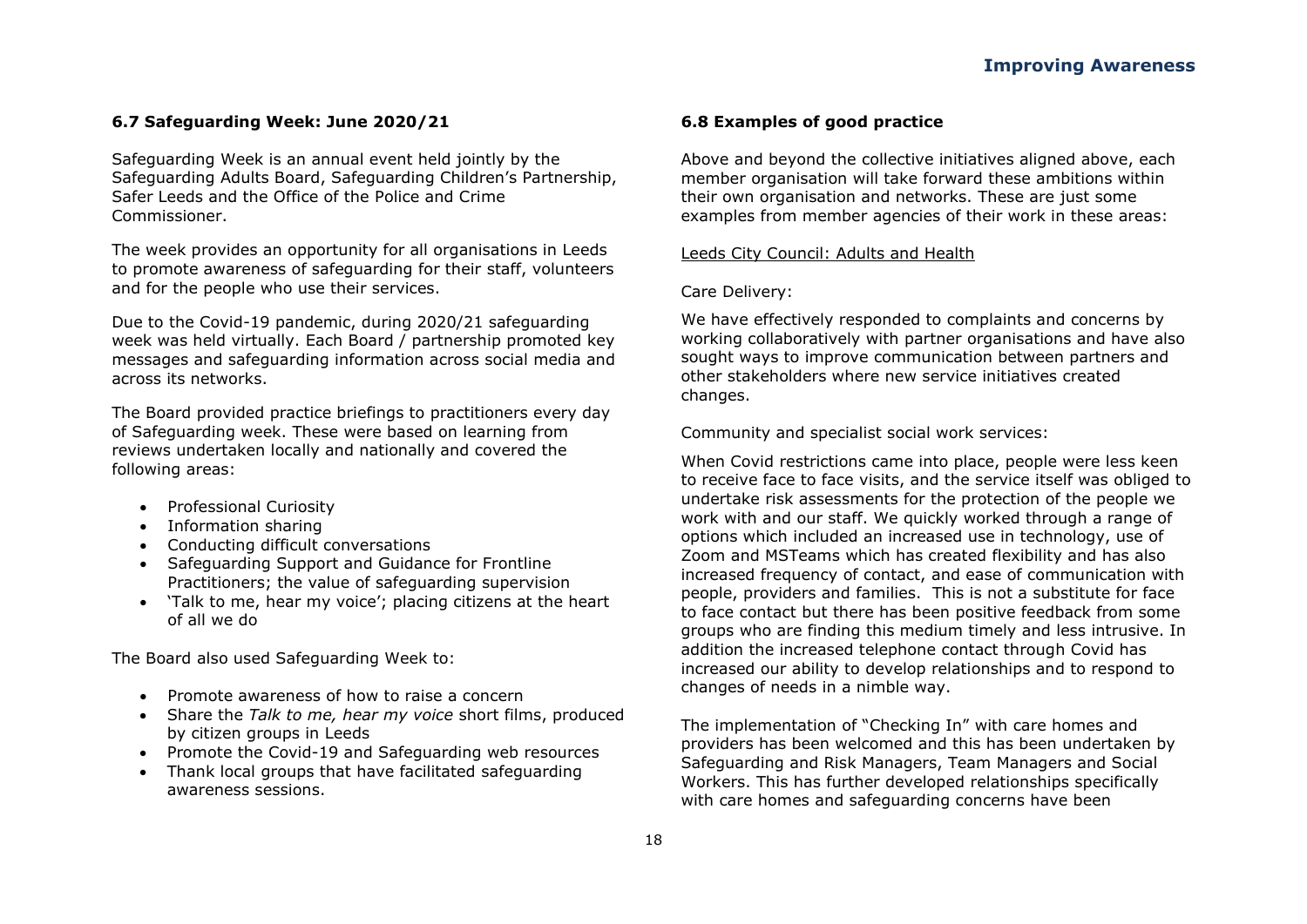addressed collaboratively. This proactive approach has meant that safeguarding concerns have continued to be raised and responded to effectively.

The implementation of fortnightly meetings between the Local Authority Mental Health service and private mental health hospitals, the development of an agreed protocol and a bespoke training and learning plan. This is bespoke given the nature of the hospitals and the nature of the safeguarding referrals. The improved communication and protocol has been beneficial and has resulted in improvements in the timeliness and quality of referrals and a greater focus on documentation of the capacity of the individual and their desired outcomes. This has resulted in a reduction in number of safeguarding referrals and has ultimately created a safer space for individuals.

The implementation of a Mental Health Unit Duty Coordinator post, this individual provides a single point of contact to oversee the Mental Health Duty Service and consistency in terms of safeguarding procedures and processes, this oversight has also meant that safeguarding referrals and enquiries are undertaken in a more proactive and timely manner with the ability to further develop relationships.

#### Adults and Health Integrated Commissioning

We disseminate all key messages from the LSAB to our commissioned services to promote awareness of safeguarding adults and to ensure they are kept up to date. We use our various provider forums to promote awareness of safeguarding adults and of the new safeguarding policies.

We have circulated the Safeguarding Adults Learning and Development Strategy through our dedicated web pages for Adult Social Care providers.

During the pandemic, we have worked with partners, including Leeds Healthwatch and Carers Leeds, to ensure citizens are aware of changing guidance and where to find support.

We have a dedicated web page for relatives and friends of care home residents which contains details of support available from organisations such as Healthwatch, Carers Leeds and Age UK and also information on topics such as Raising a Concern, Rights of someone in care, Examples of care homes doing things well.

#### West Yorkshire Police

We have launched many campaigns over the last year, namely, the domestic abuse and older people campaign and the sharing of key messages during the COVID 19 pandemic, including information about safe spaces and 'Ask for Ani.' A safe way for people needing help to ask for it from the police.

We also launched the online reporting tool for DA and most recently Clare's Law online requests to improve awareness and accessibility for victims to report DA to us.

We utilised the safeguarding week to remind officers of the different ways that adults can be vulnerable and require support. We have recently revisited training around adult at risk referrals and improved the way we record the referrals we make into Adult Social Care.

There have been many training symposiums created around cuckooing and distraction burglaries, as well as increasing officers understanding around coercive control and elder abuse. This has included raising awareness around the Herbert Protocol and establishing dementia champions as a source of advice for other officers.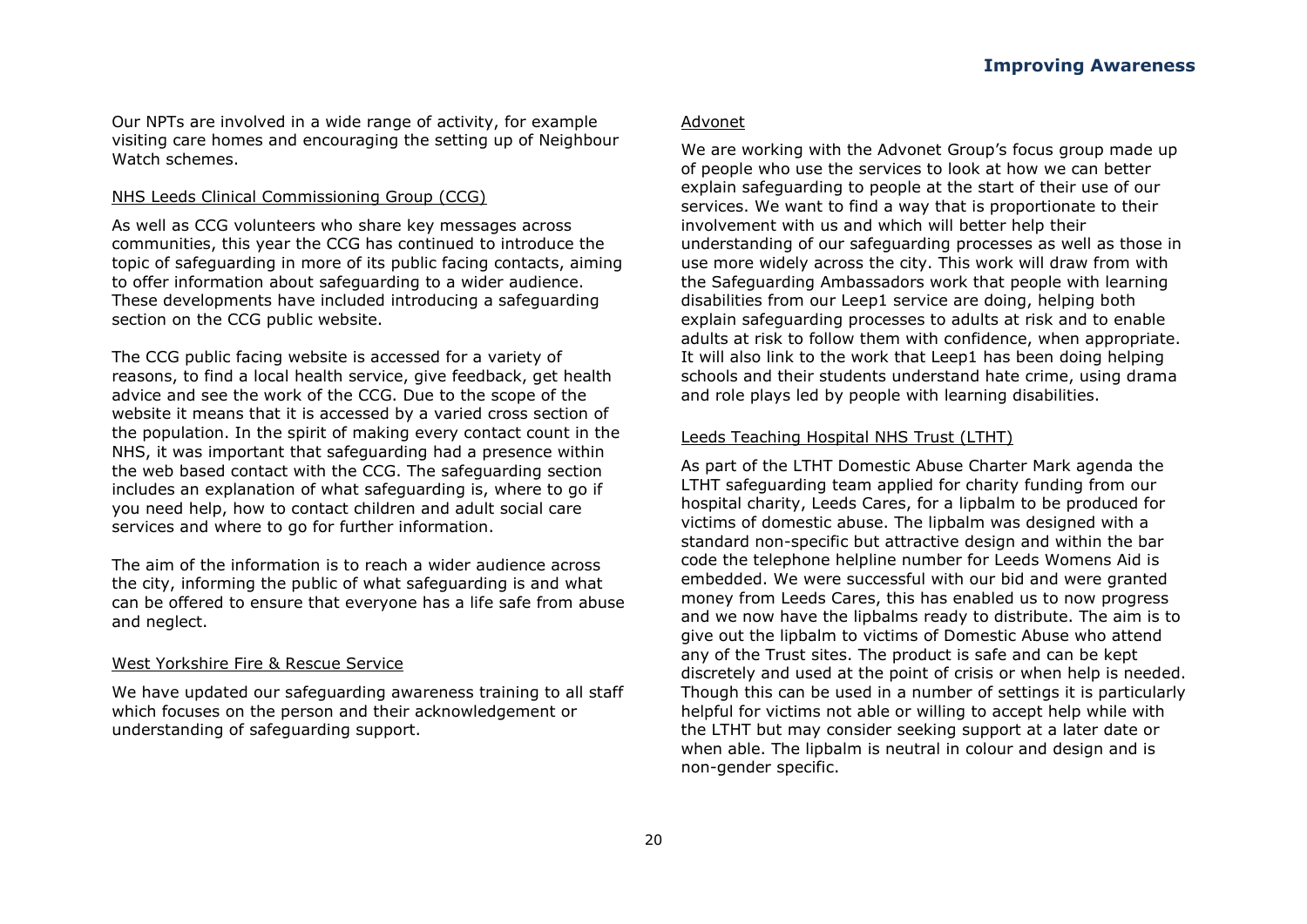Engagement Materials (new posters/ leaflets) and its newly developed Self -neglect Policy.

5.7 Talk to me. hear my safeguarding story

7 K H % R Dn Lull 5 Takency safequarding procedures set out how all organisations should work together and with the person at risk to prevent and end abuse.

In order for the Board to learn from citizens about their experiences of being helped and supported within these procedures it commissioned Advonet, an independent local advocacy organisation, to run a two year project until the end of  $2$  F W R F H II FAT KOLOMEG http://p/VDIHJXDUGLOJVWRU\T

The project gives people an opportunity to give honest and anonymous feedback about their experience of support which can be done through an on -line questionnaire or telephone conversation

Advonet collate the learning from the project for the Board; using a citizen panel to produce recommendations.

The project is due to report on findings during 2021/22. The Board will use this information to consider how it can impre ove outcomes for people supported within the multi -agency safequarding procedures.

5.8 Examples of good practice

Above and beyond the collective initiatives aligned above, each member organisation will take forward these ambitions within their own organisation and networks. These are just some examples from member organisations of their work in these areas:

Leeds Ci ty Council: Adults and Health

Care Delivery:

Within the in -house service provision we have ensured that the voices of people who use the service have been heard by holding better conversations, and using strength and asset based DSSURDFKHV WR HQVXUH WKDW LQGLYLGXDO¶V SHUV own voices. This resulted in identificati on of outcome - based goals and aspirations. The service also actively sought opportunities to reach out to

people accessing the service, and their carers to improve lines of communication through methods such as additional consultation exercises.

Communi ty and specialist social work services:

The further development of strength -based practice has been a fundamental aspect of working within a pandemic. A reflection session was undertaken addressing the fundamental questions in terms of strength - based appr oaches in relation to the following set of questions:

- x How can I uphold the inherent dignity of people?
- x How can I uphold human rights, including the right to life. the right to freedom, the right to liberty and the right to respect for family and private I ife?

These practice - based reflections were then used to enhance and strengthen practice with individuals, ensuring that the plans that were put in place following a safeguarding incident or enquiry are HIIHFWLYH DQG FRQVLVWHQW ZLWKiraibhRSOH¶V ZLVKH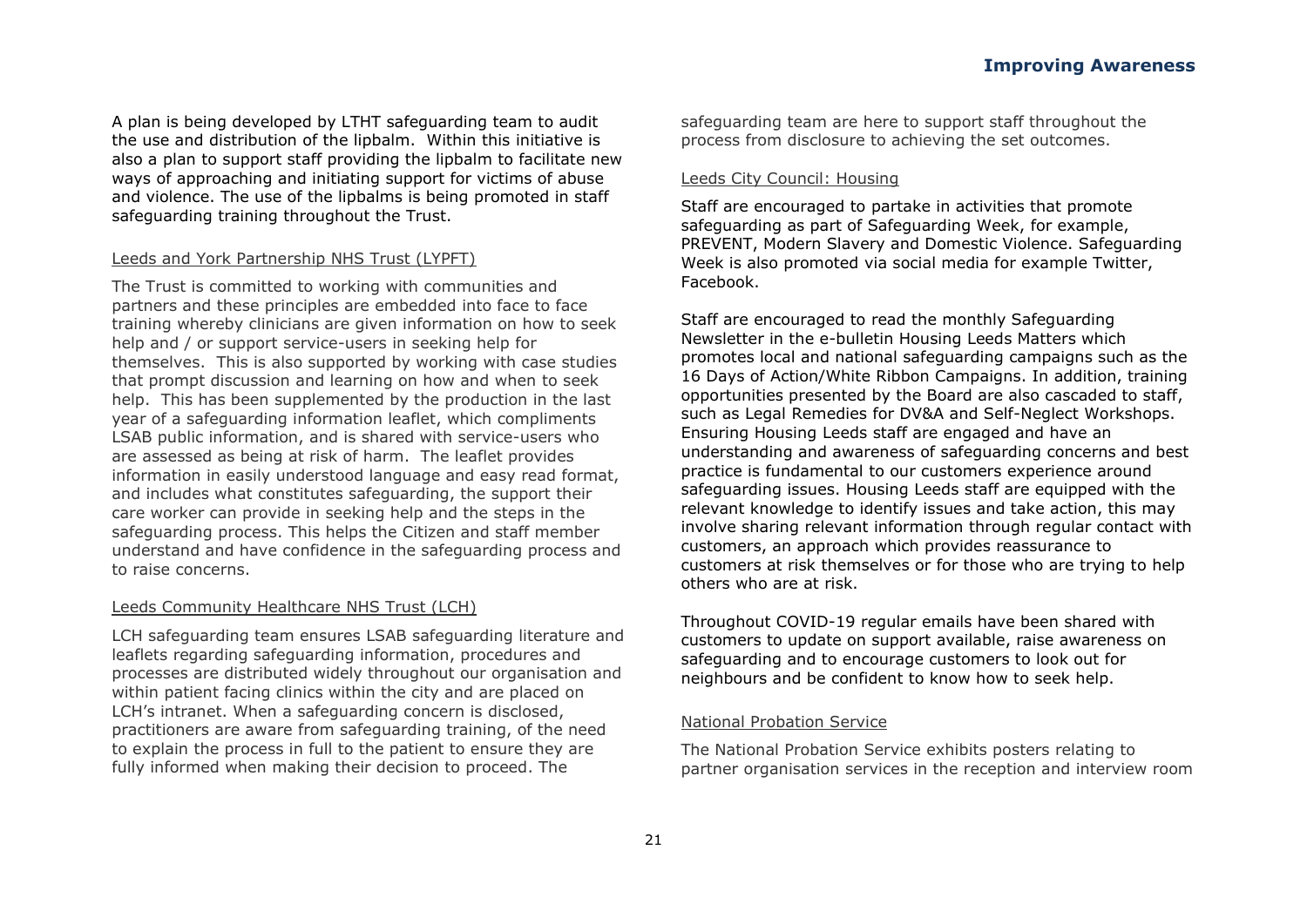areas of our buildings and actively promotes various support services to Service Users.

#### Community Rehabilitation Company

The work conducted in the first case above by the Probation Officer also includes a trainee Probation Officer (PQIP candidate) to support a holistic tailored approach. Records indicate prompt timely and effective information sharing between different partners to support the service user in making positive steps in the long term. For example, where the service user lapsed into crack cocaine use recently this was utilised as a learning opportunity to build on positive steps already taken. Praise was given for steps he has taken in a positive way to reinforce his progress that he himself has made. A coherent, joint, positive message was shared by all agencies working with this service user, showing their belief in his ability to change, whilst recognising lapse as a natural occurrence that can be overcome.

All CRC/Probation staff have access to Safeguarding Adults learning package via remote learning on a digital platform.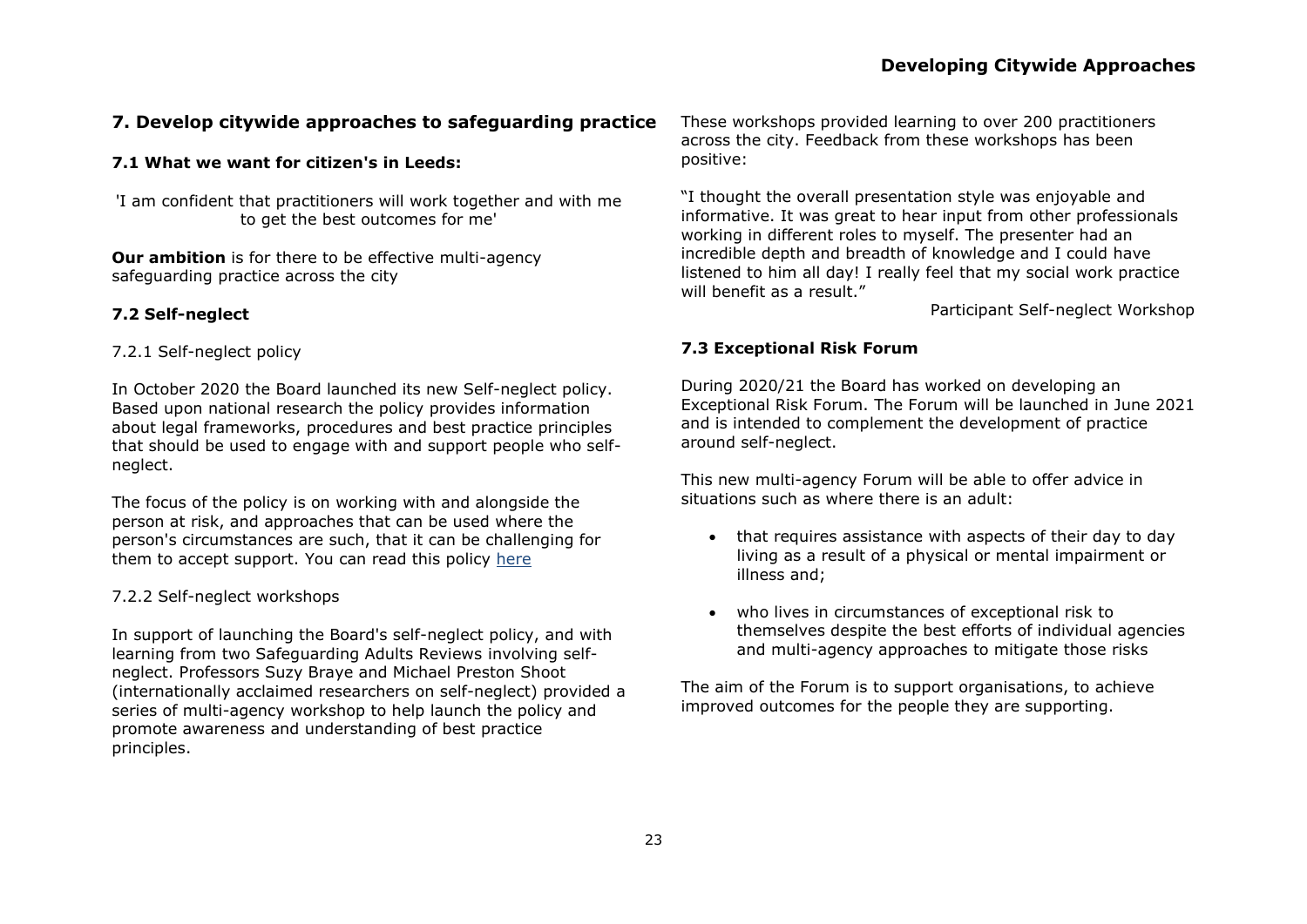#### **7.4 People living street-based lives**

Please refer to [Section 8.2.1](#page-40-0) in relation to learning from Safeguarding Adults Reviews concerning people who have died living street-based lives in Leeds.

#### **7.5 The Leeds Approach to Learning and Development**

Safeguarding training is provided in Leeds by member agencies, with additional support provided by the Board in relation to areas of city-wide learning. The Board's role principally is one of assurance in relation to safeguarding arrangements in the city, which includes the responsibility to:

'Ensure that relevant partners provide training for staff and volunteers on the policy, procedures and professional practices that are in place locally'<sup>8</sup>

The Board has set out its expectations of agencies in the 'Leeds Approach to Learning and Development'. This framework explains the areas that should be covered in safeguarding adults learning opportunities provided by agencies to their staff. These are called the Fundamental Content Requirements and cover matters such as the need to focus on, 'Talk to me, hear my voice', the role of safeguarding adults in supporting adults with care and support needs who experience or are at risk of domestic abuse and the Leeds Safeguarding Adults Board: Practice Standards.

The necessary response locally and nationally to Covid-19 has had a significant impact on the way in which learning opportunities are provided to practitioners. The learning workshops provided by the Board have all been virtual and the Board is considering provision of other means of learning delivery, such as webinars going forward.

#### **7.6 Legal literacy workshops**

The Board first introduced legal literacy workshops in 2018/19 in response to a Safeguarding Adults Review in relation to 'Dorothy' who died having experienced domestic abuse. Such was the positive response, these have been offered annually ever since.

Hence in November 2020 the Board commissioned a national expert in safeguarding adults and the law to provide virtual multi-agency Legal Remedies Training for Practitioners. The course considers the use of legal remedies in safeguarding, so that staff will be better equipped to understand and weigh up practice options.

In December 2020, the Board provided an additional course, Multi-agency Legal Remedies to Domestic Violence and Abuse, allowing for a greater focus on safeguarding adults and domestic abuse. This course was also provided by a nationally acclaimed expert; this person is a lawyer and trainer who also chairs safeguarding boards and undertakes Safeguarding Adults Reviews. Their workshops are always exceptionally well-received. The sessions support safeguarding leads and practitioners to identify and apply relevant legislation, policy and case law that underpin powers or duties to intervene in this complex area of work.

Approximately 140 key practitioners took part in these workshops with the aim of promoting best practice in the city.

#### **7.7 'Was not brought'**

Many children and adults are dependent on someone else to take them to appointments about their health or welfare. If they do

<sup>8</sup> Care and Support Statutory guidance 2020; Section 14.225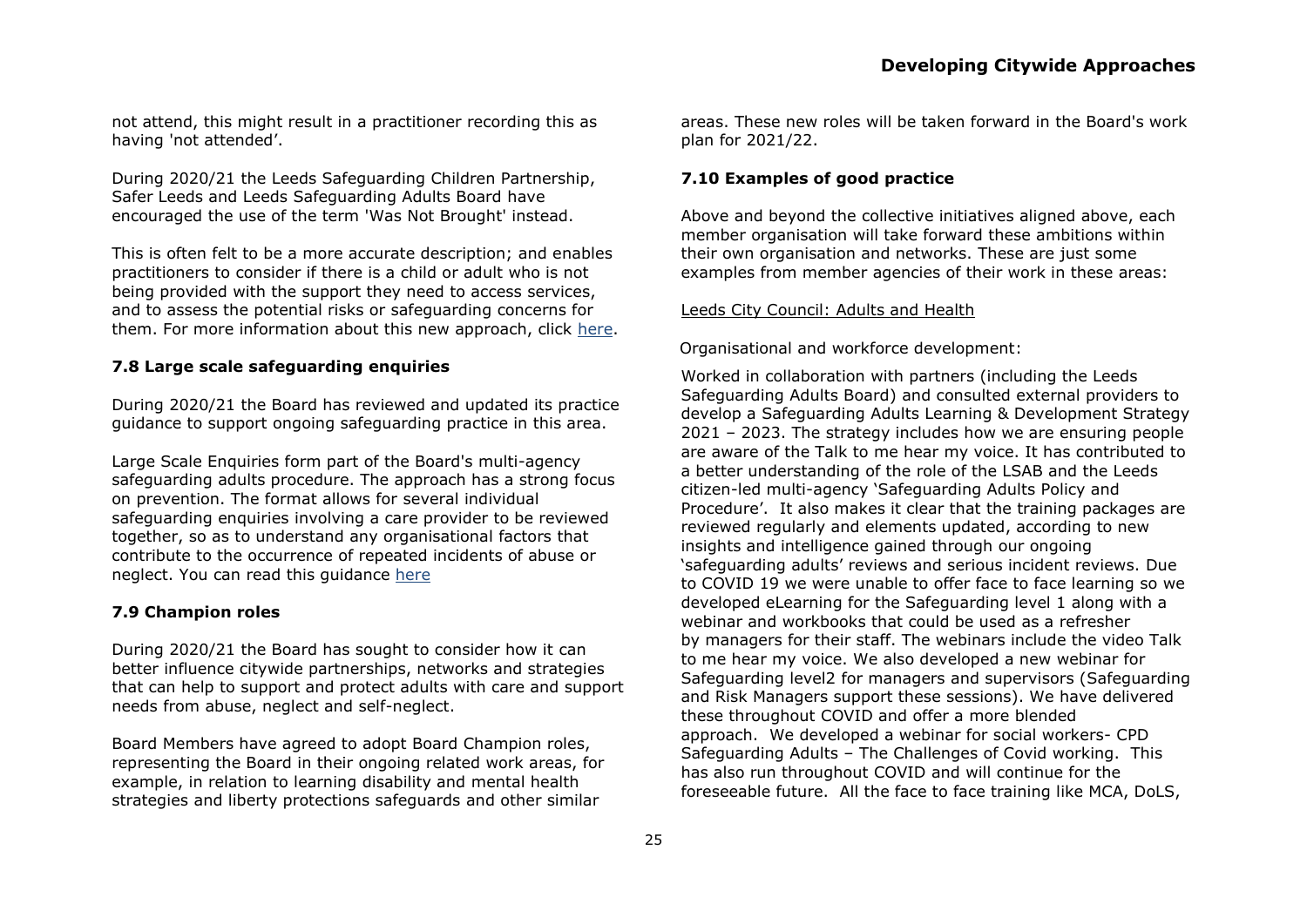Domestic Violence and Abuse, trauma informed practice, hoarding etc. have been altered to Webinars and take into account the new issues that have arisen with working more remotely and in a different environment.

#### Care Delivery:

In response to the Covid-19 pandemic, we worked in new ways with multi-disciplinary agencies to provide temporary accommodation and support within hotels to people who ordinarily live street based lives.

Community and specialist social work services:

The following actions have contributed to the implementation of the action plan:

- Establishment of a Liberty Protection Safeguard Implementation Group containing all key members to date. Once the code and the regulations are published that Group will be expanded.
- Proactive involvement with the ADASS LPS Lead, key attendance at engagement sessions e.g. IT solutions and potential paperwork.
- Current production of an options appraisal for an IT solution for LPS, a solutions architect is reviewing the options appraisal.
- Implementation of refresher training for the Best Interest Assessors in readiness for the transition to the AMCP Role.
- The implementation of a bespoke approach between Adult Social Care and West Yorkshire Police working specifically with people with a learning disability and autism where social distancing has either not been understood or has

created complex trauma issues. The joint approach has been greater collaboration and a less punitive and more strength based approach to communicating with individuals and greater support for providers.

#### Adults and Health Integrated Commissioning

Over the past year colleagues from across the Council and partner organisations have worked together to ensure that during the pandemic there was emergency accommodation available to anyone rough sleeping or homeless under the 'Everyone in' initiative. The offer included accommodation, food and wrap around support such as housing support, drug and alcohol and health services. Public Health advice was followed regarding infection control to ensure that people who were particularly vulnerable to Covid 19 were safe. An evaluation was undertaken to ask for people's views about the emergency accommodation on offer and their future needs. The partners have bid for additional funds to ensure that, as we move out of the pandemic, there is an enhanced health and support offer including additional drug and alcohol treatment, trauma support and support for hospital discharge.

An enhanced service was offered by Leeds Domestic Violence Service to ensure that advice and support was available. This included a live chat function on the website and additional accommodation and support. The Council and other social landlords in the city worked together to provide move on accommodation from supported housing for people who were ready.

At the start of the pandemic the Commissioning Service worked with partners to quickly establish 33 community hubs across the city and also took a lead role on managing 'Tier 1' COVID volunteers to support people through the pandemic who had additional needs. We also supported external organisations by providing vetted volunteers to help with safe hospital discharges; PPE and the collection and delivery of medication. This included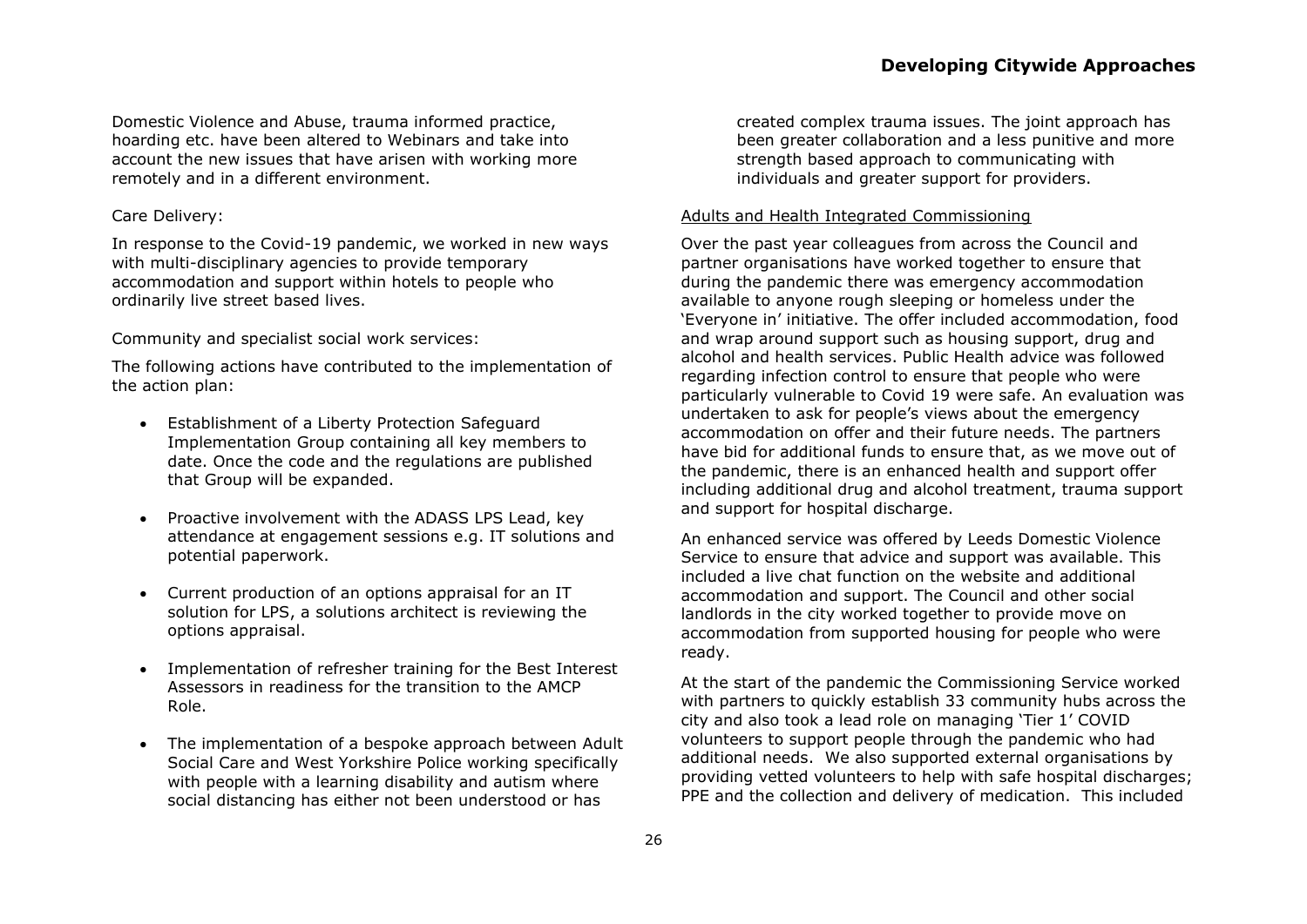support people who were Clinically Extremely Vulnerable (CEV)/ shielding.

#### West Yorkshire Police

Safeguarding remains at the heart of our service delivery. Investment via the Rough Sleepers Initiative Fund and employment of Safeguarding and Risk Managers. This is best reflected by our Street Support team, funded by the Council and WYP which has proven success. The role enables enhanced links to Adult Social Care and opens pathways to secondary mental health services that were initially difficult to navigate.

Identification of individuals within the street community are engaged to help prevent and stop chaotic lifestyles. Alongside CBO's, numerous Outreach, Hubs and Support networks are utilised. The introduction of a Hospital and Health Inclusion Team formed to prevent returning clients to the streets from hospital and also preventing the need of hospitalisation. Working closely with the Council and local Trusts we provide accommodation intervention in addition to the introduction of an enhanced drugs and alcohol outreach service with the ability to quicken the process of prescribing, add to the safeguarding principles.

By working with individuals and Partners we can approach Courts and Probation to alleviate the risk of further prison terms and encourage the use of Probation to prevent returning to street life, with the added support to re-engage with community and re-establish family relationships.

#### NHS Leeds Clinical Commissioning Group (CCG)

Working alongside Local Authority (LA) colleagues, improving safeguarding practice in care homes has been a focus this year for the CCG.

Alongside the regular quality meetings and the sharing of concerns and good practice between the CCG and LA, this year has seen the development of a guidance document to support care homes to review their medicines policies, to ensure that they meet the quality, safeguarding and practice standards that are expected. A medication policy template has also been developed for Adult Social Care which sets out the minimum standards which should be covered by a provider's medicines policy. This will ensure that the practice and safeguarding expectations related to medication management, storage, usage and incidents, is standardised across partners.

Further work has also been undertaken alongside LA partners to support care homes with the expectations and regulations of the Mental Capacity Act (MCA). This has included the implications of the current COVID pandemic, and the need to ensure that safeguarding considerations and MCA were followed within the vaccination and testing programmes within care homes. Although the consequences of COVID can be life threating, in particular for those citizens living in a care home setting, it remains paramount that safeguarding and MCA responsibilities are met and as such training and template documents for the recording of decisions making have been developed to support best practice.

#### West Yorkshire Fire & Rescue Service

We have worked as part of the Exceptional Risk Task and finish group in order to help develop pathways and strategies to support practitioners and in turn individuals.

#### Advonet

We initiated the holding of monthly online meetings of 7 advocacy organisations throughout Yorkshire to consider how the Coronavirus Legislation as well as the pandemic more generally was impacting on the effectiveness of advocacy and advocates ability to carry out their roles. This helped us share our learning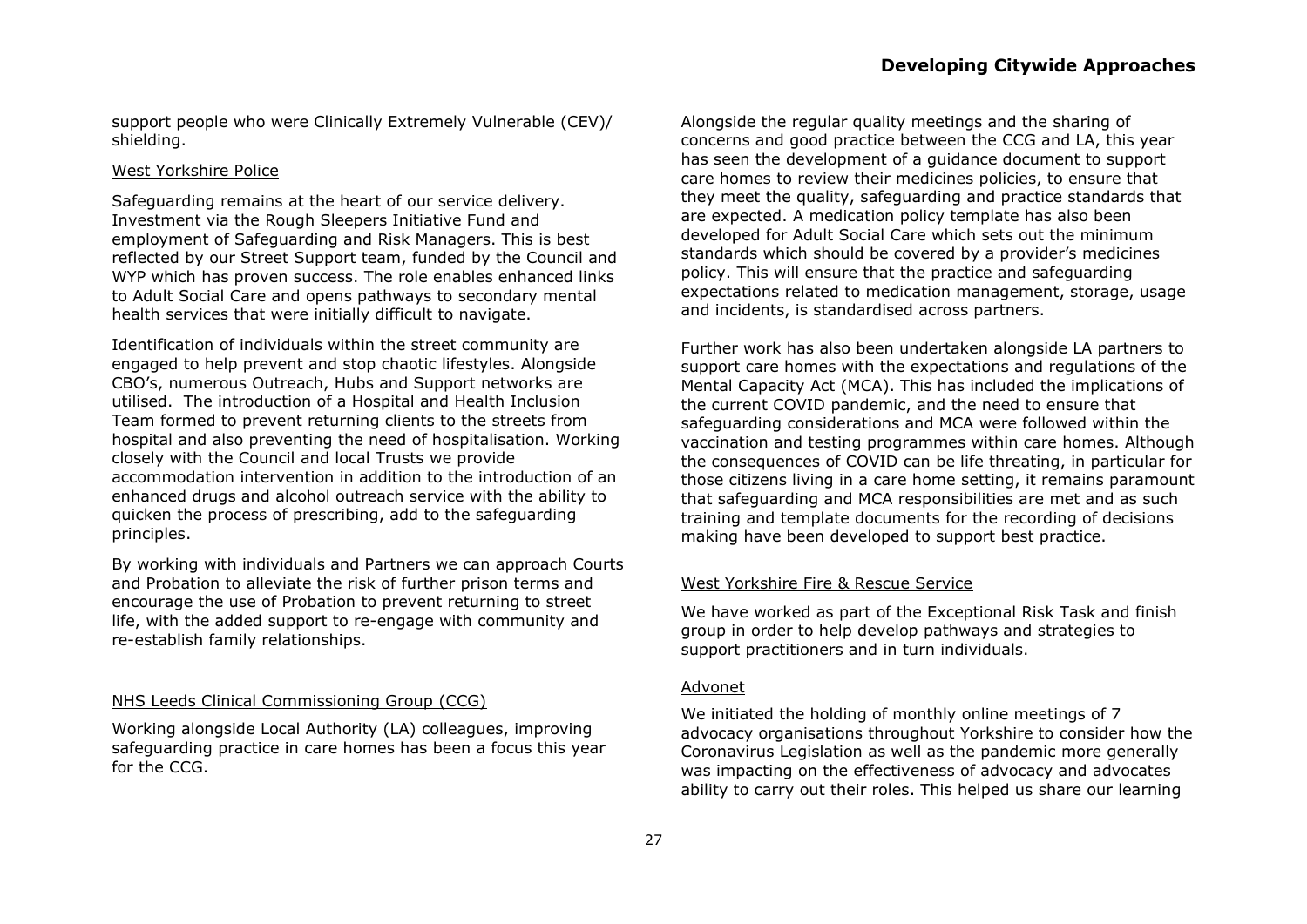about how we could best engage with adults at risk on wards and in care homes where settings where they suddenly much more isolated; people with whom we would no longer have incidental contact, resulting in advocates meeting and beginning to work adults at risk, just because the advocates were on site. These meeting helped all agencies involved to learn more about what could be tried, but also to be realistic about what was possible in the circumstances.

#### Leeds Teaching Hospital NHS Trust (LTHT)

West Yorkshire Violence Reduction Unit/LTHT A&E Navigator Pilot – Leeds Teaching Hospitals NHS Trust: A public Health approach to reducing harm, safeguarding exploited and vulnerable children and young people.

- The Emergency Departments (ED) at Leeds Teaching Hospitals NHS Trust received approximately 159 recorded attendances due to assaults per month, of which 40% involve those below the age of 25 (Jan 2020 dataset).
- Safe Talk Leeds (joint project between LTHT and Crime Reduction Unit) provided in-reach services into the Emergency Department. From January 2020 through to the end of September 2020, there were 84 referrals made to the Safe Talk service.
- The Leeds General Infirmary also serves as a regional major trauma centre, and so additionally we see a number of attendances that are cases that have resulted in serious injury as result of violence.
- Building on experiences and evidence from Scotland, Sheffield and London, the West Yorkshire Violence Reduction Unit (VRU) are supporting the development of a Navigator programme through a six month pilot project in Leeds.
- Screening for specific associated behaviours and vulnerable groups will support identification of young people at risk of knife crime, violence and exploitation by organised crime

gangs, and so would broaden the opportunity to reduce community violence, as oppose to focusing primarily on patients presenting with an injury.

Key aspects will underpin the service during the pilot phase:

- a) An innovative partnership model between the LTHT Safeguarding team, LTHT ED, LTHT youth service and Leeds VRU has been developed to create and embed a service to support individuals age 13-25 years exploited and abused within organised crime groups, knife crime and community violence at the point of crisis.
- b) The LTHT Youth worker team is to be expanded to work with children and young people attending LTHT Emergency Departments using the 'reachable moment' of crisis following assault/knife injury/alcohol, drug crisis/exploitation (for example). Contact will be made within 24 hours of the incident and links made with a range of partners to provide alternatives and choices for change.
- c) Staff training and engagement across Trust services.
- d) Data collection, refinement and analysis to lead service change.
- e) Patient and staff feedback, participation and branding to raise the profile of the navigator project.

#### Leeds and York Partnership NHS Trust (LYPFT)

The Trust has been an active participant and steering group member, alongside other agencies, in regards the development of the LSAB Self-Neglect Policy– and similarly is contributing to the development of the High Risk Forum, where it is expected Citizens with some of the most complex self-neglect experiences will be discussed.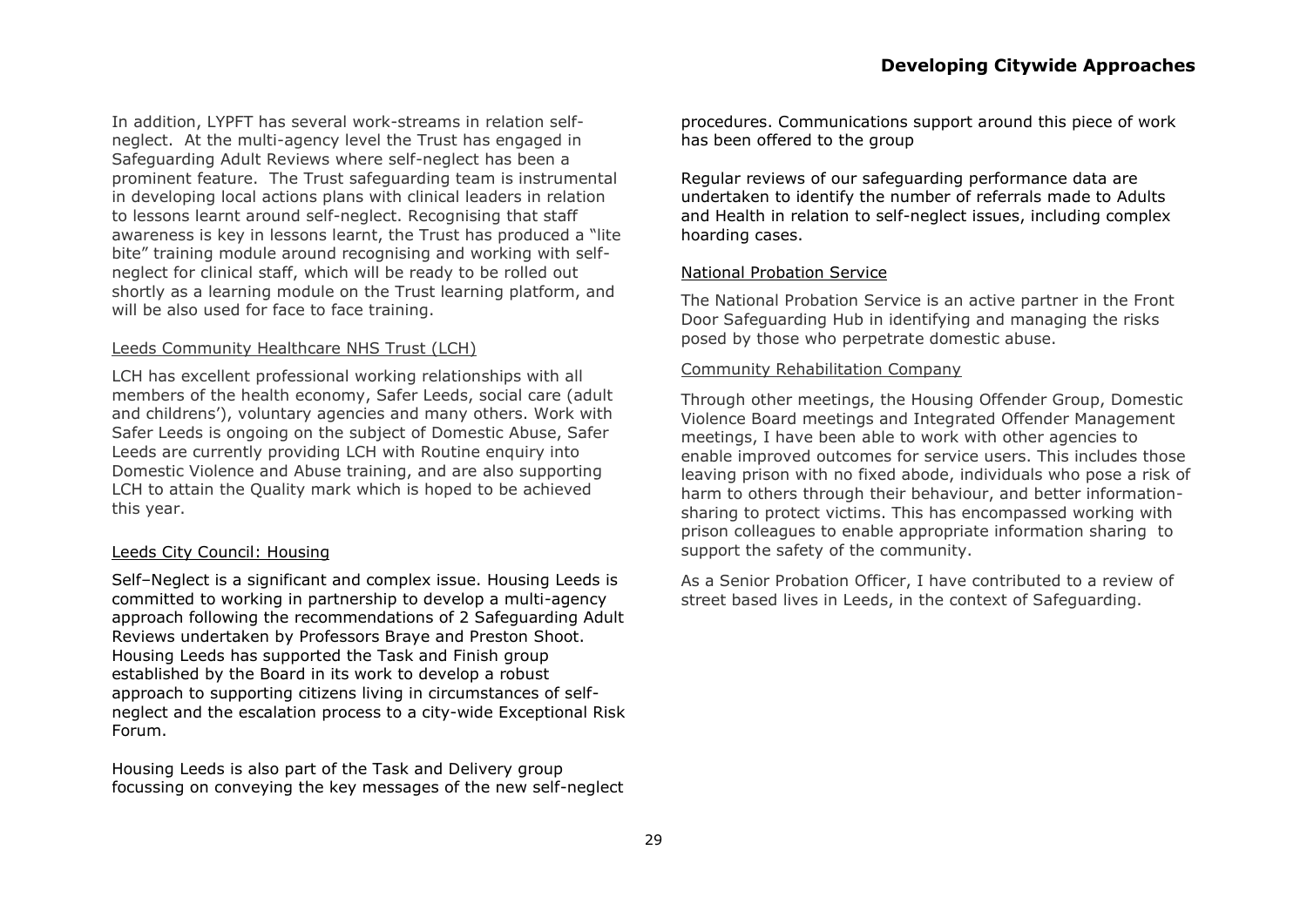## **8. Learn from experience to improve how we work**

#### **8.1 What we want for Citizen's in Leeds:**

*'*'I am confident that learning from my experience will help others'

**Our ambition** is to ensure we learn from citizen experiences to improve safeguarding arrangements in the city.

#### **8.2 Learning through Safeguarding Adults Reviews**

Since April 2015, Safeguarding Adults Boards (SAB) have had a statutory duty to undertake Safeguarding Adults Reviews when:

*'….an adult in its area dies as a result of abuse or neglect, whether known or suspected, and there is concern that partner agencies could have worked more effectively to protect the adult'.* 

*SABs must also arrange a SAR if an adult in its area has not died, but the SAB knows or suspects that the adult has experienced serious abuse or neglect"*<sup>9</sup> .

The purpose of a Safeguarding Adults Review is not to find fault and apportion blame. The purpose of the review is to identify learning that can be used to improve outcomes for others.

#### **8.2.1 Safeguarding Adults Reviews completed: 2020-2021**

#### <span id="page-40-0"></span>Thematic Review: Adults Living Street-based Lives

The LSAB worked with the city's Community Safety Partnership, Safer Leeds in undertaking a thematic review, conducted under Section 44 (5) of the Care Act 2014, using the Safeguarding Adults Board's powers to conduct a discretionary review, considering the experience of adults who died while living streetbased lives in Leeds. The purpose of this review was to:

- understand the experience of those with street-based lives who have died in Leeds between October 2017 and December 2018;
- understand how the safeguarding system in its widest sense works for people in those circumstances in Leeds, examining the strengths and areas for development;
- identify best practice in Leeds and across the country; and
- identify learning for Leeds and propose systemic developments that will help Leeds achieve its ambition of being a compassionate city for all.

The significance of the review to the City's overall approach to supporting citizens living street-based lives meant that it was reported to the local authority's Executive Board in October 2020.

The review identified a number of areas of learning and these are summarised here as three key systemic learning themes for the city:

• **Prevention:** Leadership; the importance of building on good leadership arrangements within key agencies to develop the

<sup>9</sup> Care and Support Statutory Guidance, Section 14.162 & 14.163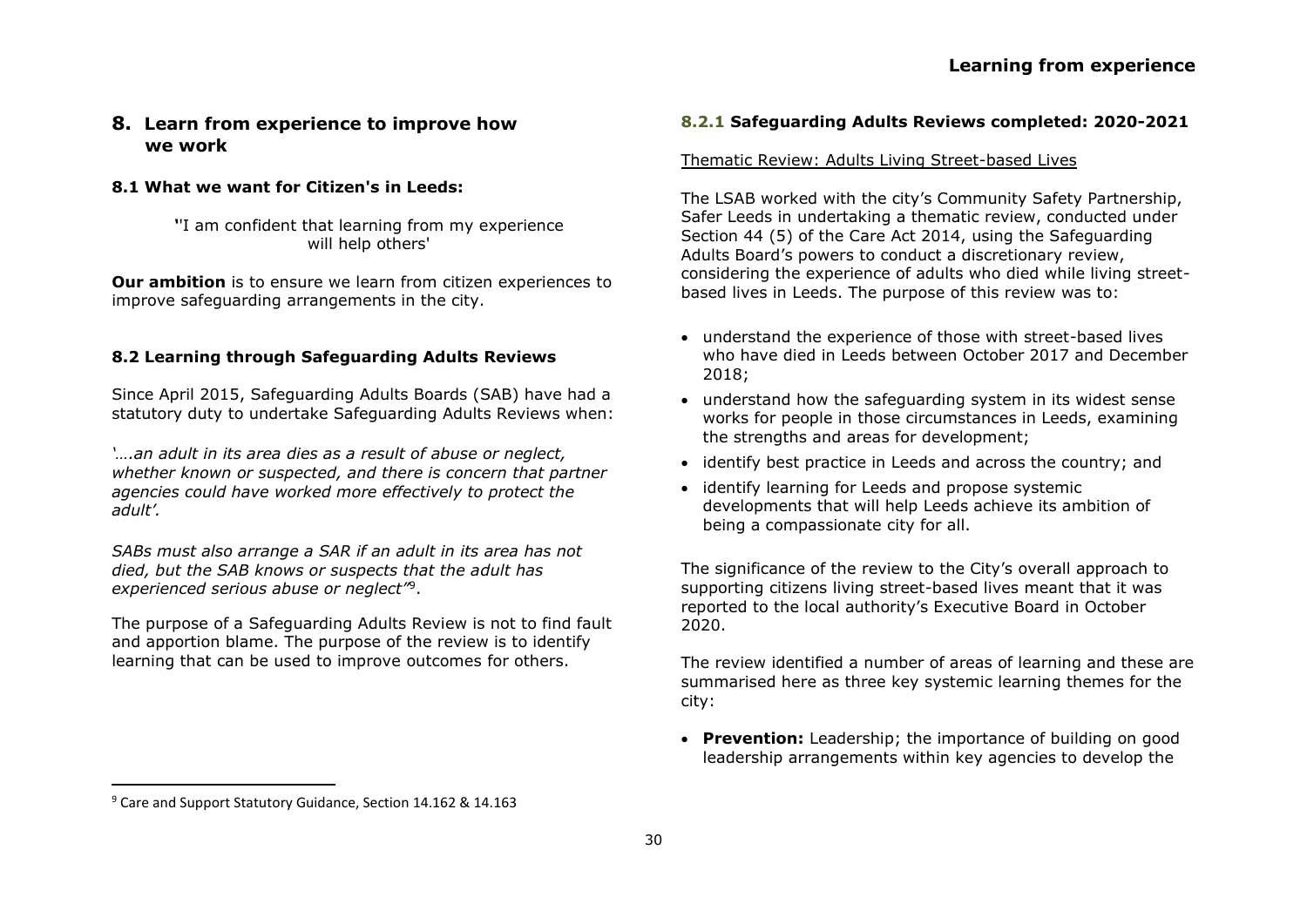coordinated strategic leadership in partnership, allowing us to work together on good practice and shared solutions.

- **Intervention:** Multi-agency service delivery and support in accommodation and communities; supporting effective frontline provision commissioning and multi-disciplinary working to provide effective services and accommodation within citizens' communities that compassionately address inequalities and enable recovery.
- **Recovery:** Pathways to recovery and support; identifying those living street-based lives in Leeds as a distinct population with particular needs, addressing these together through jointly commissioned services. In recognition that this agenda is complex, cross cutting and a whole city issue, the review identified areas for development in Leeds around the whole system.

The review highlighted the good practice of the Leeds Street Support Team and the wider partnership and network. Locally, there is a real recognition that more needs to be done and a real willingness to continue a programme of change on this complex agenda, at a strategic and operational level, including across and connected to city wide boards. It is anticipated that the collaboration and cooperation highlighted within the review will aid future work around transition and recovery plans moving forward.

The review noted the need for the city to address the health inequalities of citizens living street-based lives. The review emphasised that this is a complex matter, requiring a truly integrated systems perspective. Similarly, the review also refers to research published by the Local Government Association in 2020 which highlights the complexity of safeguarding adults experiencing *Multiple Exclusion Homelessness;* those who are living street-based lives who have also experienced, 'deep social exclusion' such as having been looked after as a child,

experience of childhood neglect, domestic abuse, mental and/or physical ill-health and homelessness. The review emphasises that effective practice with people in such circumstances requires engagement, '*understanding the person and their life experiences, assessing risk, mental capacity, mental health and care and support needs, managing transitions such as hospital and prison discharge, and working with relatives and friends who could provide circles of support*'. This message is fundamental to the review and informs the Safer Leeds Street-Support Partnership Improvement Plan 2021, which addresses the review findings. In addition, the LSAB has committed to commissioning Safeguarding Adults and multiple Exclusion Homelessness workshops for those working to support those living street-based lives in Leeds. These sessions will be held virtually during 2021.

#### **8.2.2 Safeguarding Adults Review Action Plans addressed during 2020-2021**

The LSAB published two mandatory Safeguarding Adults Reviews in 2020 concerning Mr and Mrs A and Mr B. Both reviews were led by Professors Suzy Braye and Michael Preston Shoot, national experts and researchers in self-neglect who provided evidence of best practice in responding and preventing harm in this complex area. The joint action plan that was developed as a result of these two reviews has been a significant focus of the Board's work in 2020-21 and has enabled the Board to work towards development of a robust approach to supporting those citizens living in circumstances of harmful self-neglect. The action plan focuses on:

- Developing a self-neglect and safeguarding adults policy with associated practice guidance;
- Establishment of a multi-agency mechanism for responding to citizens living in exceptionally high risk situations;
- Mental capacity assessments including consideration of executive capacity;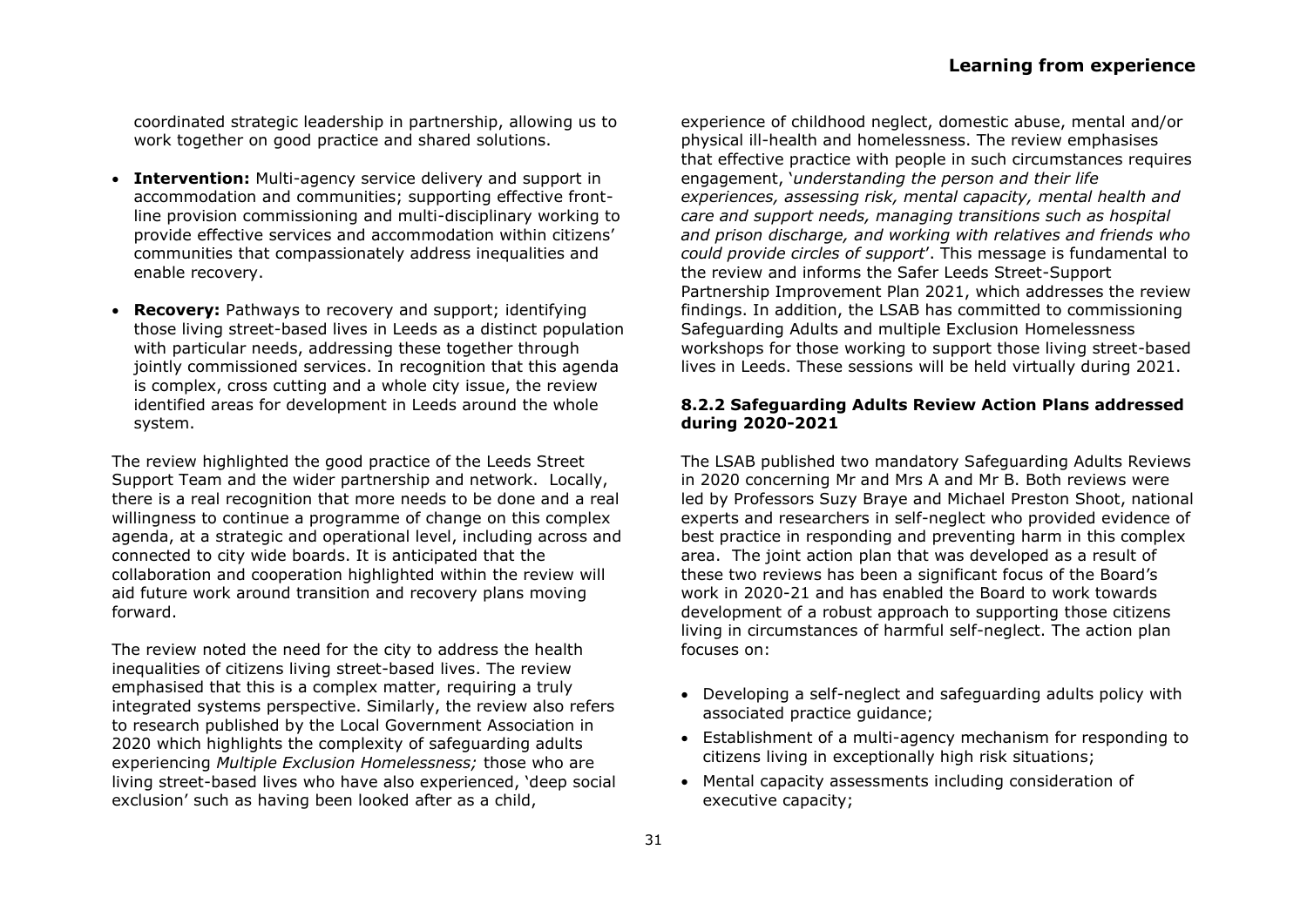#### 1. Leeds Safeguarding Adults Board  $20, 20 / 21$

What is safeguarding adults?  $1.1$ 

Safeguarding adults responsibilities are explained in the Care Act 2014 and the Care and Support Statutory Guidance 2020. The aims of safeguarding adults are to:

- x prevent harm and reduce the risk of abuse or neglect to adults with care and support needs
- x stop abuse or neglect wherever possible
- x safeguard adults in a way that supports them in making choices and having control about how they want to live
- x promote an approach that concentrates on improving life for the adults concerned
- x raise public awareness so that communities as a whole. alongside professionals, play their part in preventing, identifying and responding to abuse and neglect
- provide information and support in access  $\mathsf{x}$ ible ways to help people understand the different types of abuse, how to stay safe and what to do to raise a concern about the safety or well - being of an adult

 $\overline{1}$ 

 $\tilde{?}$ 

- address what has caused the abuse or neglect  $\mathsf{x}$
- What are Safeguarding Adult Boards  $1.2$

Safeguarding Adults Boards are established under the Care Act 2014. The objective of Safeguarding Adults Board is to help and protect adults in its area who have needs for care and support,

and as a result of these, are unable to protect themselves from abuse, neglect, self -neglect or the risk of it.

The way the Board works to achieve its objectives is by coordinating the work of agencies and ensuring the effectiveness of what each of its members does  $\overline{2}$ 

Safeguarding Adu Its Boards have specific duties as set out in Schedule 2 of the Act <sup>3</sup>. This includes producing Annual Reports, Strategic Plans and undertaking Safeguarding Adults Reviews

as a strategic body, It is important to note that the Board neither commission s nor deliver s safeguarding services itself, Instead. these are provided by a range of organisations across the city. who are accountable and responsibile for their services and safequarding practice.

#### on the Board? Which organisations are  $1.3$

A wide range of organisations are represented on the Safeg uarding Adults Board in Leeds. This incl udes senior representatives from:

- x Leeds City Council: Adults & Health,
- x West Yorkshire Police
- x NHS Leeds Clinical Commissioning Group
- x Leeds and York Partners hip NHS Trust
- x Leeds Teaching Hospital NHS Trust
- x Leeds Community Healthcare NHS Trust
- x West Yorkshire Community Rehabilitation Company
- x National Probation Service
- x West Yorkshire Fire and Rescue

<sup>&</sup>lt;sup>1</sup> Care and Support Statutory Guidance, Seclient 1

<sup>&</sup>lt;sup>2</sup> Care Act 2014, Section 43(3)

<sup>&</sup>lt;sup>3</sup> Care Act 2014. Sedule 2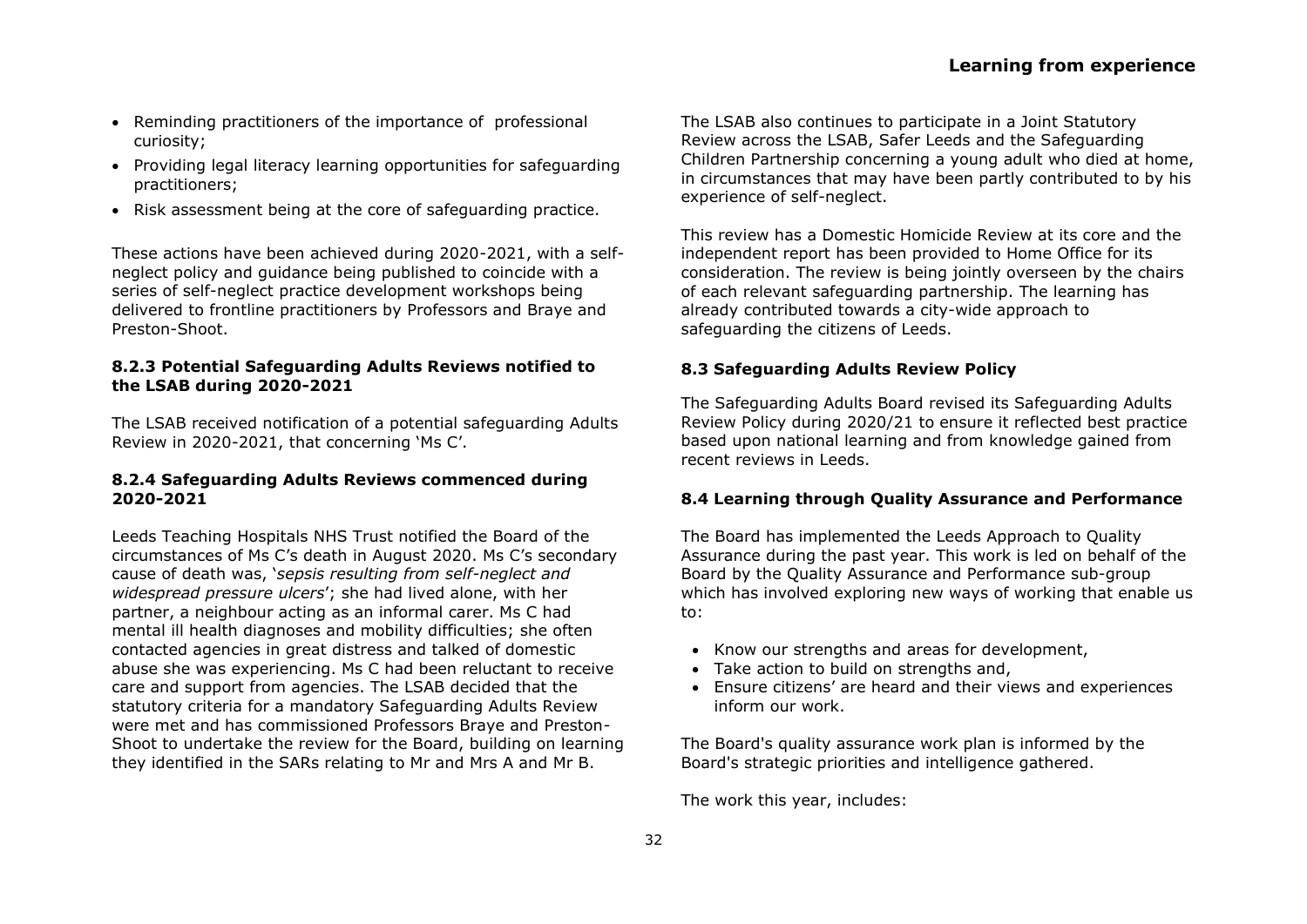• Completion of multi-agency intelligence 'Dashboards' in both April & October 2020,

The purpose of these 'Dashboards' is to provide a picture of safeguarding issues of significance in the city. All member organisations of the Board contributed to this. The Dashboard combines data with other softer intelligence held by organisations about safeguarding and has included a focus on self-neglect and Covid-19.

• Developing a new 'Organisational Self-Assessment in January 2021.

The new approach was to ask member organisations to rate their levels of assurance against aspects of safeguarding and gave examples of how they were assured. This included a spotlight on safeguarding during the Covid-19 pandemic.

- The commencement of a series of multi-agency 'practice audits' has begun, looking in detail at how well we work together to safeguard people in Leeds. The first audit has focused on the 'Talk to me, hear my voice' citizen-led principles of inclusion and involvement of the person at risk in their safeguarding support.
- An audit of how the Board is meeting its statutory duties was carried out in January 2021.
- Leeds City Council: Adults and Health core safeguarding data is routinely analysed and shared with the Board and Quality Assurance Sub-Group.

The evidence and feedback from the quality assurance work during the year has confirmed high levels of safeguarding assurance, areas of strength and areas for development. A number of themes have been consistently highlighted through

our work including domestic abuse, self-neglect and mental health, and the complexity and interrelationship between these and other risk factors. These are all areas of focus for the Board.

#### **8.4 Learning from citizen experiences of support**

To ensure learning from citizen experiences of support within the multi-agency safeguarding adults policy and procedures, the Board has also commissioned Advonet to run the 'Talk to me, hear my safeguarding story project'. For more information, refer to [Section 5.7.](#page-21-0)

#### **8.5 Examples of good practice**

Above and beyond the collective initiatives aligned above, each member organisation will take forward these ambitions within their own organisation and networks. These are just some examples from member agencies of their work in these areas:

#### Leeds City Council: Adults and Health

#### Care Delivery:

The service proactively responded to the continuously changing government guidance during the Covid-19 pandemic to ensure people remained safe. Some examples of this included areas such as service wide implementation of infection control measures; Innovative ways to support people to remain in touch with those important to them (such as use of digital); Prevention of carer and support breakdown by early reopening of day services; Supporting early discharge from the acute trust by increasing discharge beds; and Retainer payments made to Shared Lives Carers to support service sustainability.

Community and specialist social work services:

The establishment of a local partnership arrangement with West Yorkshire Financial Exploitation and Abuse Team, the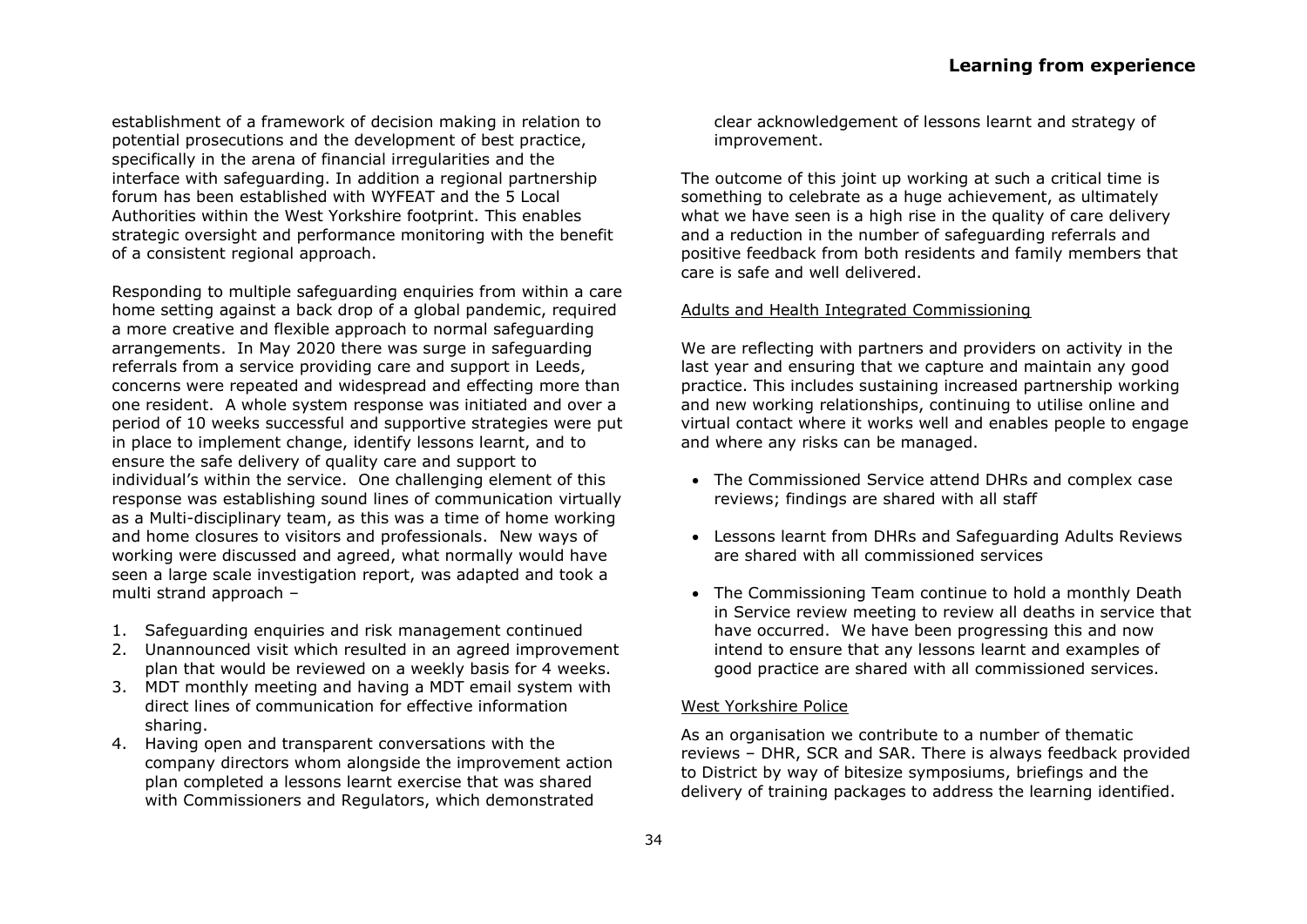Following on from a recent HMICFRS inspection, WYP has changed the way that adult safeguarding referrals are recorded and sent to Adult Social Care, this included vidoes and examples of best practice and raised awareness of the Mental Capacity Act, Care Act and general indicators of vulnerability and mental health.

WYP Safeguarding Central Governance Unit perform regular audits to identify good practice and learning opportunities. We are also following the progress of the Domestic Abuse Bill and monitoring its implications for police and partners. There is now a Mental Health nurse and IDVA based within the police command Hub at Elland Road, enabling officers to have an early partnership discussion around the best outcome for the adult they are dealing with.

#### NHS Leeds Clinical Commissioning Group (CCG)

As a direct response to learning from safeguarding cases and reviews, the CCG have developed various tools to support and enhance safeguarding practice within primary care.

It is important to recognise that missed appointments and/or non-compliance with medication can be a sign of a safeguarding issue, such as self-neglect or domestic abuse. Guidance has been developed to support GP practices to review their repeat prescribing policy to ensure that safeguarding is embedded with in it and a template policy developed which includes how missed contacts should be managed and when/how safeguarding concerns should be escalated.

The CCG safeguarding team have also developed guidance for primary care, related to safeguarding at a distance. The last year has seen great changes in how primary care have contact with patients and learning has demonstrated that guidance was required to ensure that safeguarding issues were still identified and responding to in virtual contacts/appointments. The

guidance includes recognising the constraints of virtual contacts, making every contact count and identifying and responding to safeguarding concerns in a virtual world. Primary care staff understand that they still have safeguarding responsibilities even within a virtual contact and this guidance aims to support them to ensure that they continue to meet these responsibilities.

#### West Yorkshire Fire & Rescue Service

We conduct reviews following any fatality and consider if abuse, neglect or self-neglect have a part to play.

#### Advonet

Feedback from people who use our service has highlighted that the word 'safeguarding' itself is rather inaccessible and so has led us to focus on finding new ways of explaining what safeguarding is to our clients, who may have a learning disability or English as a second or third language in a way that is more citizen focussed. This follows on from the excellent work that the Board has undertaken and is in keeping with the City's strengthsbased approach. We are looking to talk to people about how they stay safe, and how they can access the formal and informal help that they need to do this.

#### Leeds Teaching Hospital NHS Trust (LTHT)

LTHT completed an annual Trust wide audit and use the learning to improve services. LTHT recognises that one of the most important principles of safeguarding is that it is 'everyone's responsibility'. As such, the LTHT Safeguarding team aim to provide our staff with the tools and knowledge with which to respond to safeguarding concerns both within our services and in the community. The audit aims to focus on staff knowledge and actions to understand and highlight areas of success and areas for improvement.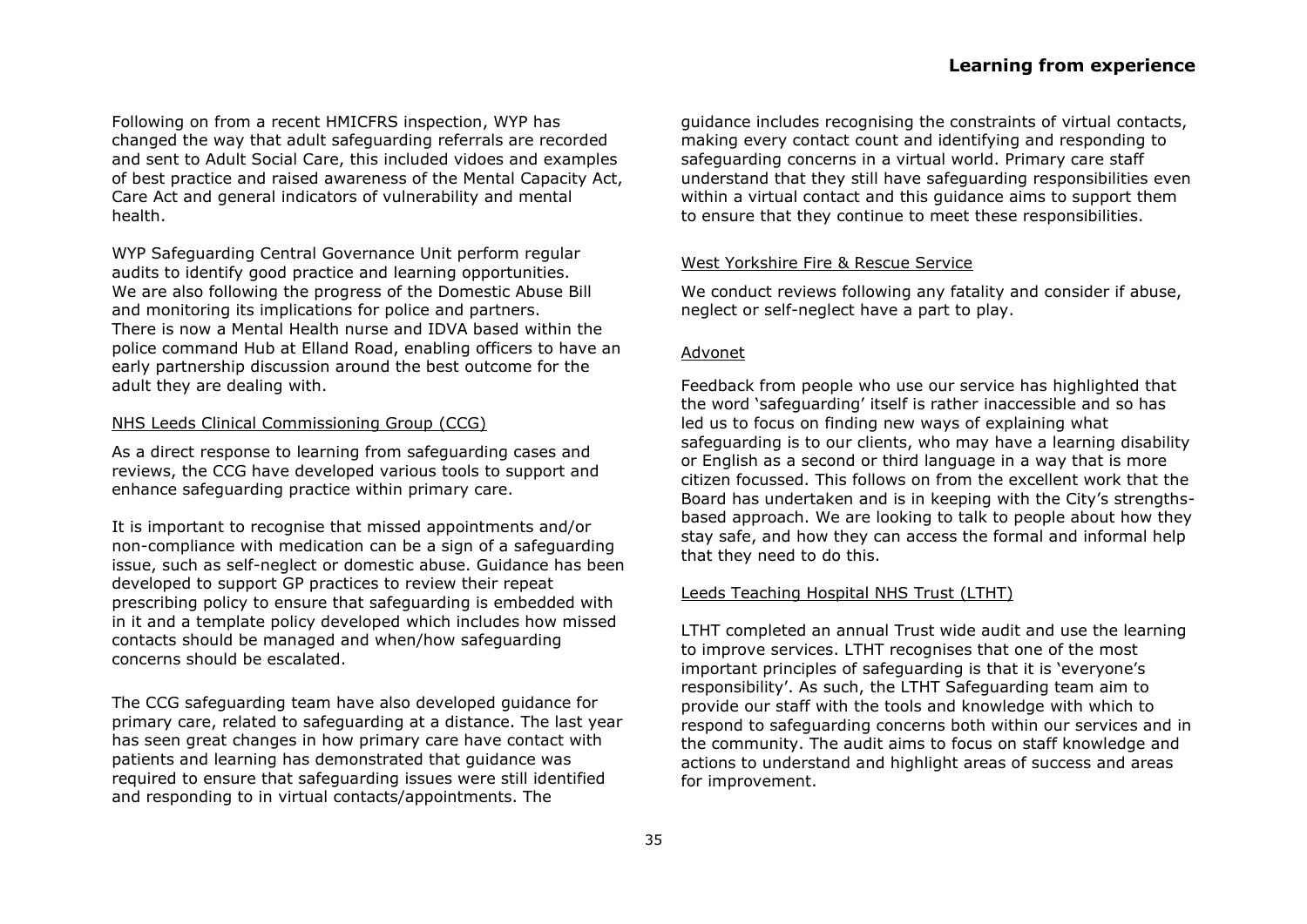The aim of the audit is to ascertain that staff have the ability to recognise, respond and refer people who they believe are being harmed, abused or neglected or have the potential to be harmed.

14 LTHT Clinical Service Units, over 82 wards and around 300 staff take part in the annual audit. Learning from previous audits indicated the need to integrate safeguarding questions (child and adult) to ensure both adult and child focussed services have equal knowledge of child and adult safeguarding process in line with the "Think Family" approach.

Findings for 2020 included a high level of knowledge of safeguarding processes but a need to provide further training around the DASH assessment and support needed to embed the 'Safeguarding Champion' model across the Trust.

#### Leeds & York Partnership NHS Trust (LYPFT)

Safeguarding practice and training is regularly updated in relation to local and national lessons learnt. This has included regular staff up-dates via the Trust Communication systems and governance meetings, and reviewing training content and safeguarding advice in relation lessons learnt from Domestic Homicide Reviews. Most recently this has included raising awareness of increased risk and imbedding a broad think family approach as couples separate.

Similar evidence has helped safeguarding practitioners within their advice support clinicians focus more on coercive and controlling aspects in domestic violence cases, and supporting service-users to recognise these behaviours.

In addition Domestic Abuse training has been made in 2020 a compulsory prerequisite for registered staff and safeguarding training. And the Trust remains committed to supporting clinicians access the Safer Leeds Domestic Abuse training.

#### Leeds Community Healthcare NHS Trust (LCH)

Learning from Safeguarding Adult Reviews has led to members of the LSAB (including a representative of LCH) working together as a multi-agency team to develop a city wide 'high risk forum' to support multi-agency approaches to self-neglect and offer a fresh perspective on how risk can be reduced, potentially leading to a better outcome for the citizens of Leeds.

Through the Quality Assurance and Performance sub-group, a framework is being developed around both a dashboard and an organisational self – assessment process. This intelligence data is being fed into the Board for action planning to determine priorities as to how we respond as a partnership to safeguarding concerns.

#### Leeds City Council: Housing

Housing Leeds provides information and data from its referral records to support this work and also uses this data to inform its own Safeguarding Action Plan. A key priority within the Action Plan is learning and development and this is a commitment to ensure all staff are aware and able to take appropriate action. Examples of real life complex case studies from the referral records are included in the monthly Safeguarding Newsletter. This helps to share best practice among teams around different scenarios for team discussions and to consider any learning opportunities.

Through regular review of our safeguarding referral data we are able to identify trends over time, using this to ensure appropriate training and raise awareness of issues for all staff across the city.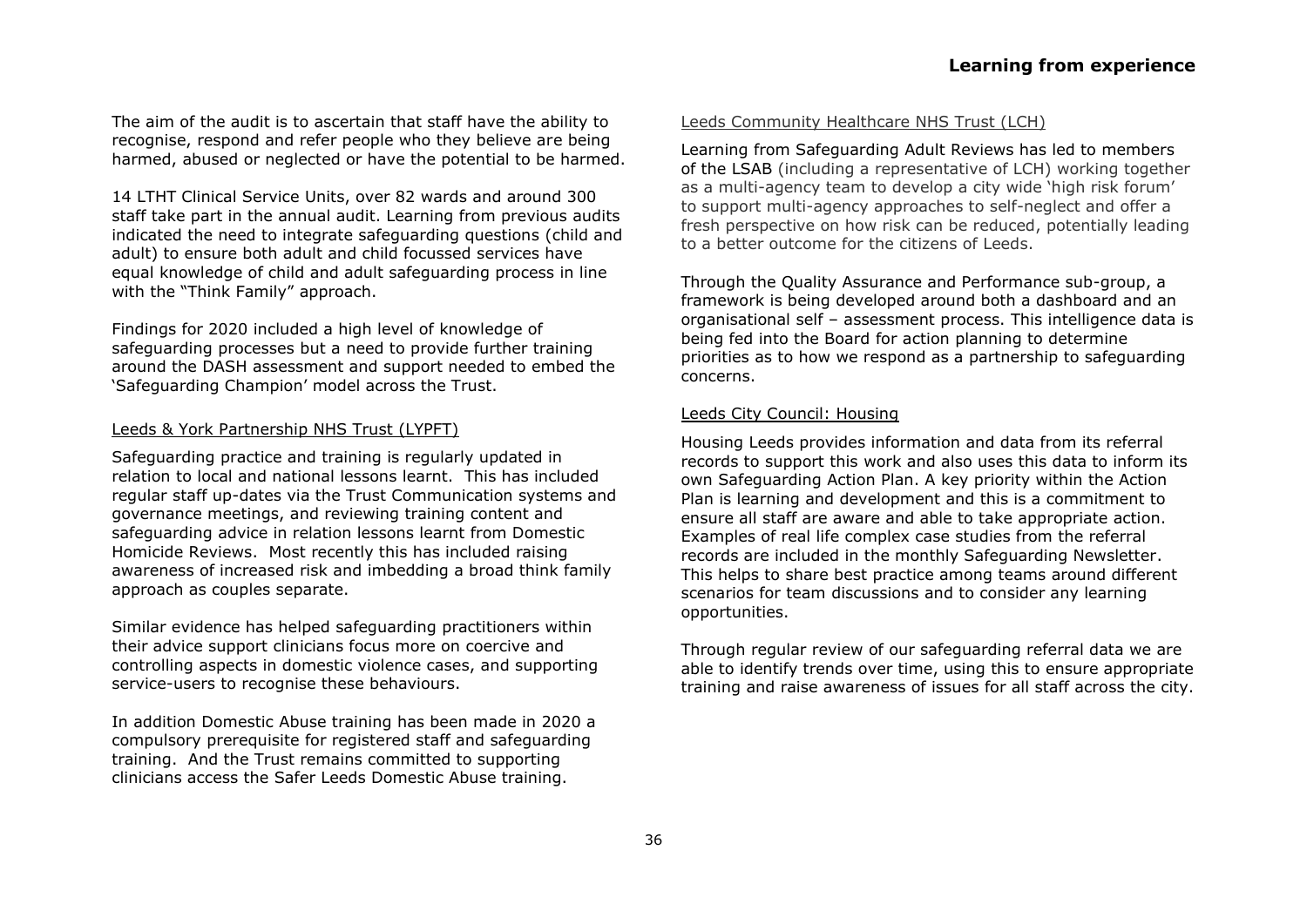#### National Probation Service

Routinely the National Probation Service shares learning from appropriate reviews by sharing reports and facilitating briefings for staff to ensure we look to improve practices.

#### Community Rehabilitation Company

I have attended a Safeguarding Adult training workshop led by Michael Preston Shoot which was remarkable and highly informative. I have shared information about this event and supported staff in heightening their awareness of legislation and processes where safeguarding adults' issues arise. I have audited work wearing a "safeguarding adults" hat to ensure that appropriate steps are taken, relevant information recorded, to ensure service users have access to the interventions and services they need to support positive change. The thrust of Probation work is to protect those at risk, who may be vulnerable, and work effectively with any individuals sentenced for offences who may pose a risk to others, to ensure they comply with the court sentence, and complete interventions designed to enable them to reduce the risk of harm their pose. Clearly a thread of our work is essential to work effectively with other agencies to fulfil this, and empower individuals to make positive progress in their lives through addressing issues in thinking, behaviour, attitudes, access to resources, human and social capital and peer support.

All CRC/Probation staff have access to Safeguarding Adults learning package via remote learning on a digital platform.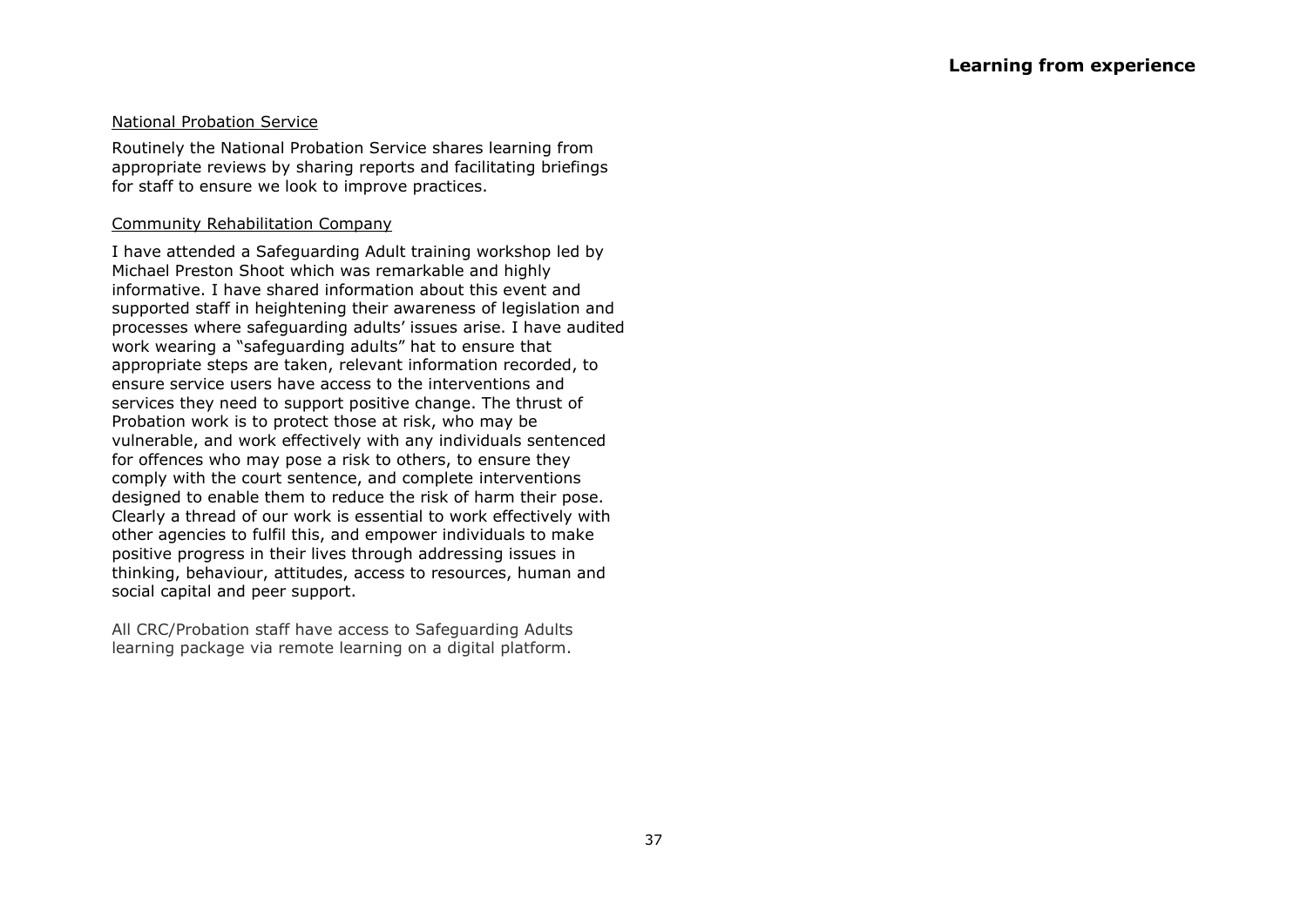## **9. Going Forward**

#### **9.1 Our Ambitions for 2021/22 – 2022/23**

The Board's Strategic Plan sets out its three years ambitions and how it aims to make progress each year. An overview of the 2021/2022 objectives is included below, but the full plan is available on the [Board's website.](https://leedssafeguardingadults.org.uk/)

#### **Ambition: Develop citizen-led approaches to safeguarding**

The Board remains committed to ensuring that practice and safeguarding arrangements are informed by the voices of those whom we are here to safeguard.

Next year the Board will:

- Relaunch the Citizen Ambassador programme
- Learn from citizens feedback of safeguarding
- Embed this approach within its governance arrangements

#### **Ambition: Improve awareness of safeguarding across communities and partner organisations**

The remains committed to working with communities and partners to ensure people know how to seek help and have the confidence to do so.

Next year the Board will:

- Develop the Friends of the Board Network
- Hold a programme of engagements to promote awareness
- Establish an LSAB Bulletin
- Produce an e-learning resource for community organisations

#### **Ambition: Develop citywide approaches to safeguarding practice**

Abuse, neglect and self-neglect can take many forms. The Board will adapt its plans to focus on emerging priorities. This will however include several key areas of focus.

Next year the Board will:

- Recognise and respond to safeguarding concerns relating to Covid-19
- Seek to influence wider city strategies that support people to be safe
- Establish a new Exceptional Risk Forum
- Review our approach to 'safeguarding' and 'poor quality care'

#### **Ambition: Learn from experience to improve how we work**

This ambition reflects the Board's commitment to continual learning and development of safeguarding arrangements.

Next year the Board will:

- Produce an annual multi-agency intelligence dashboard
- Undertake an organisational self-assessment
- Undertake multi-agency case file audits
- Develop new resources to promote learning from Safeguarding Adults Reviews
- Update the Leeds approach to learning development

This is a summary. Read our Strategic Plan 2021/21 – 2022/23 in full on our website: www.leedssafeguardingadults.org.uk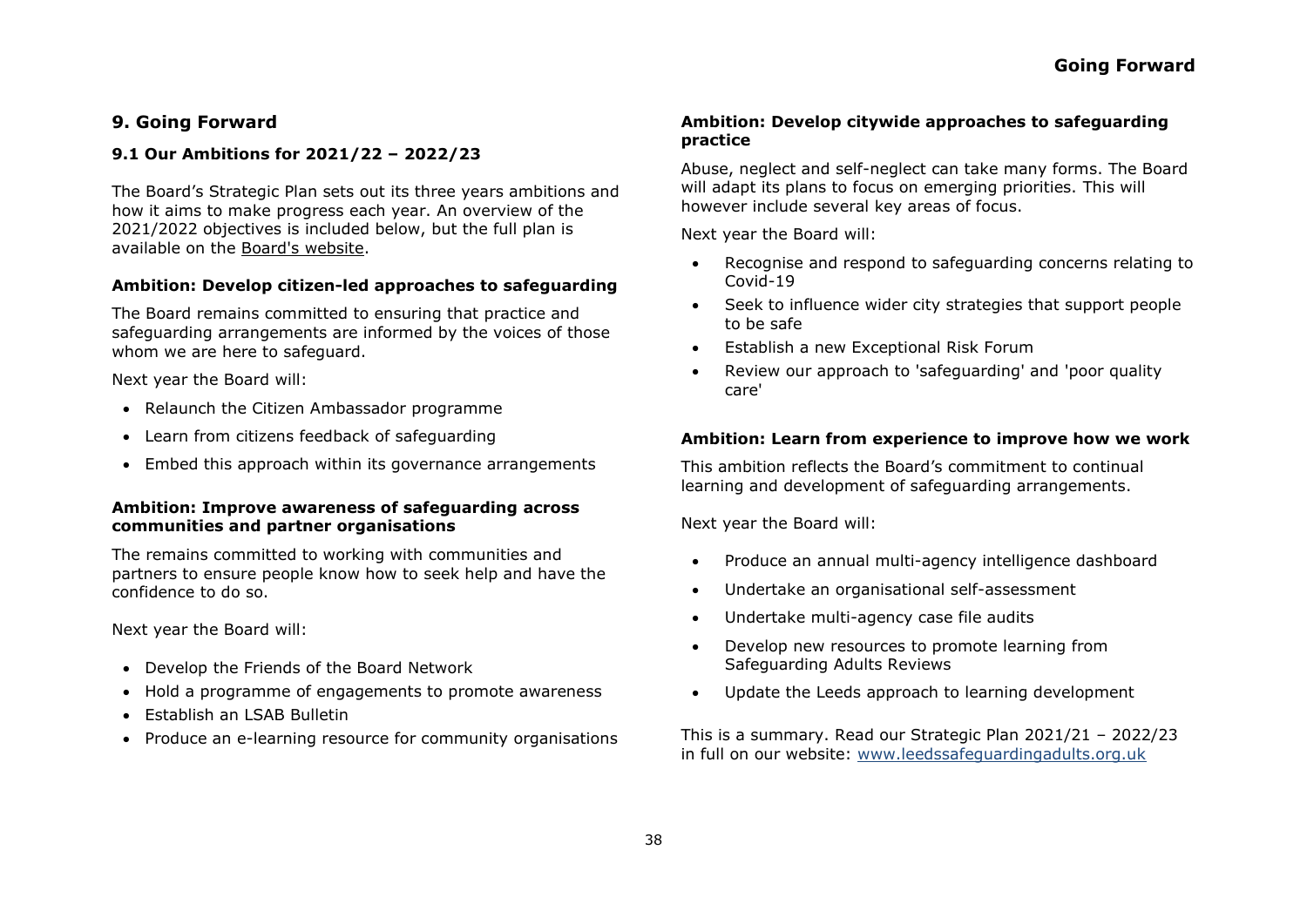<https://leedssafeguardingadults.org.uk/safeguarding-adults-board/strategic-plan>

(Appendix B)



# **Our Strategic Plan**

# **April 2021 - March 2022**

# **1. Our Vision:**

The Leeds Safeguarding Adults Board is a statutory body with a strategic responsibility to work with its members and partners to protect and support adults with care and support needs from abuse, neglect and self-neglect in Leeds. The Board's vision is for Leeds to become: **A safe place for everyone**

# **2. Our Three-Year Ambitions for 2020/21 – 2022/23**

Our Strategic Plan sets out how the Board will work towards achieving its Vision for Leeds. Our plan is based around four key ambitions that will guide our work and priorities:

# **a. Develop citizen-led approaches to safeguarding**

What we want for citizens in Leeds:

• *'I am able to influence how people are safeguarded in Leeds'*

Talk to me, Hear my voice is a phrase given to us by citizen groups in Leeds. It is their call for safeguarding practice and arrangements in the city to be informed by the voices of those we are here to safeguard. Our objectives each year will include areas of development which will take us towards being citizen-led.

# **b. Improve awareness of safeguarding across all communities and partner organisations**

What we want for citizens in Leeds:

- 'I receive clear and simple information about what abuse is, and how I can get help'
- 'I am confident that services that I go to, know how best to support me'

We are committed to working with communities and partners to ensure people know how to seek help and have the confidence to do so. We will identify annual objectives each year that will help promote awareness across the city.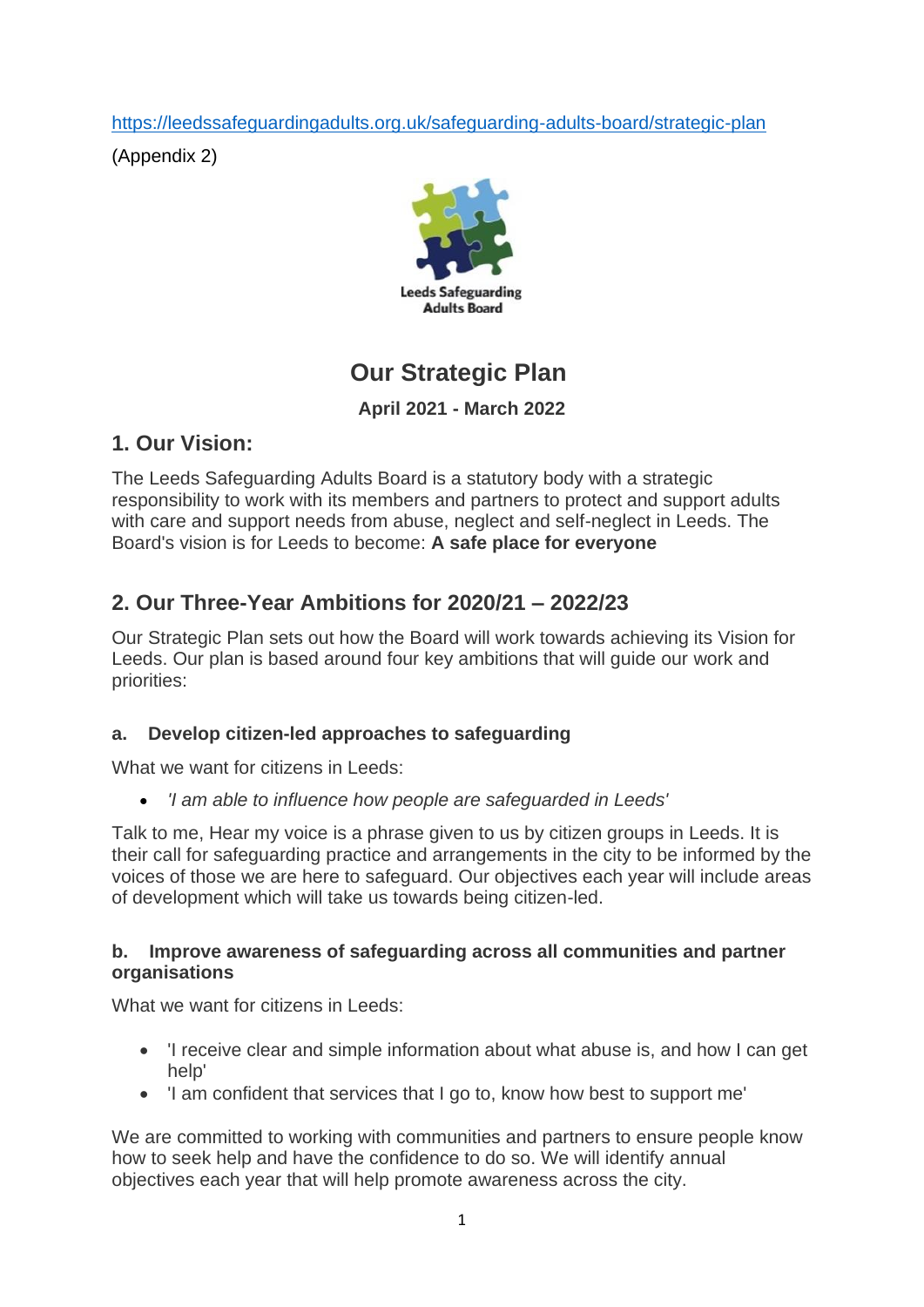# **c. Develop city-wide approaches to safeguarding practice**

What we want for citizen's in Leeds:

• *'I am confident that practitioners will work together and with me to get the best outcomes for me'*

We will adapt our annual objectives as needed to respond to emerging priorities. Work during this period will include:

- Understanding and responding to the safeguarding implications of Covid-19 in Leeds
- Developing citywide approaches to self-neglect,
- Identifying learning to support people living street based lives
- Working with strategic partners to develop our approach to domestic abuse.

It may also include working in partnership with key strategic boards, such as Leeds Safer Stronger Communities and Leeds Safeguarding Children Partnership, in relation to support for people with complex needs.

# **d. Learn from experience to improve how we work**

What we want for citizen's in Leeds:

• 'I am confident that learning from my experience will improve outcomes for others'

This ambition reflects our commitment to continual learning and development of safeguarding arrangements.

# **Our plans for 2021/22**

# **1. Develop citizen-led approaches to safeguarding**

1.1 Board Governance documents capture new arrangements and promote learning from citizen experience

- Develop a new Board Governance document in-line with citizen-led principles, and as part of the Board's development plan
- Review the role of citizen representative on the Board
- Develop induction programme/ handbook for Board Members.

1.2 Citizen experiences of support within the multi-agency safeguarding procedures influences our work and priorities

• Ensure citizens are made aware of their opportunity to provide feedback on their experiences though the Talk to me, Hear my Safeguarding Story Project.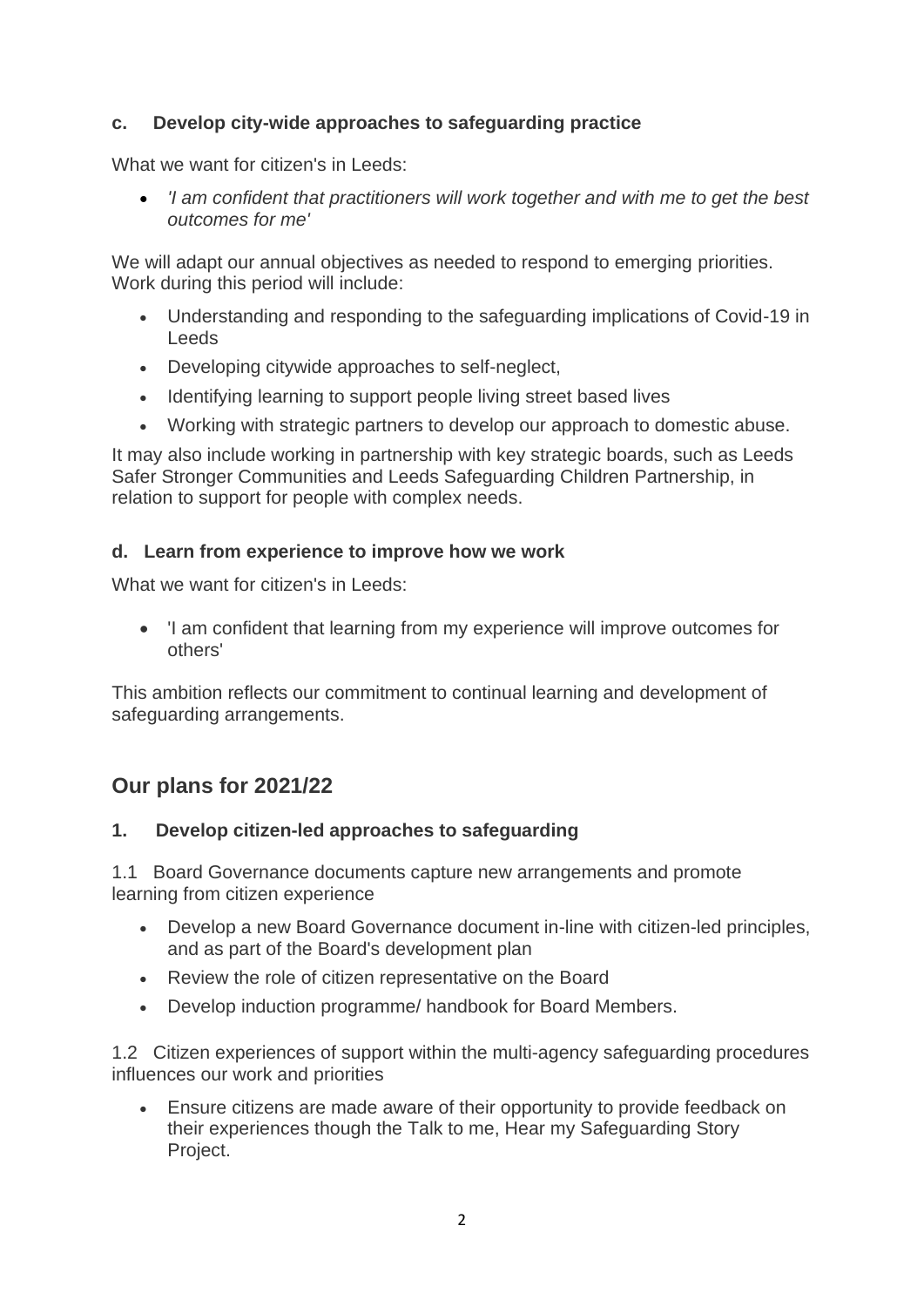• Work with partners to obtain citizen safeguarding experience across different pathways to collate safeguarding stories to assist us with improving our systems and processes.

# 1.3 Citizen voices directly influence safeguarding practice

• Relaunch the Citizen Ambassadors programme (as soon as Covid-19 restrictions permit).

# **2. Improve awareness of safeguarding across all communities and partners organisations**

2.1 Identify priority areas and approaches to support engagement with diverse communities.

- Develop understanding of equality and diversity issues in Leeds and the impact on access to safeguarding services.
- Advise the Board on strategies/ approaches that may improve communities' access to safeguarding services.

2.2 Members of the public know how to report abuse and have the confidence to do so

- Develop Adult Social Care ambassadors who would be knowledgeable about a range of ASC issues including safeguarding.
- Promote positive safeguarding messages to parents at risk so that can build trusting relationships with services that can help them and their families to stay safe.
- Take part in Safeguarding Week (June) to promote awareness of safeguarding adults; and support wider partnership safeguarding campaigns.
- Member agencies to promote safeguarding awareness across their service users and networks.
- Produce a short film promoting safeguarding adults awareness for members of the public.
- Develop a new website that enables the Board to promote its work and share safeguarding resources.
- Undertake a programme of engagement activities to promote safeguarding across diverse community groups in Leeds.
- Establish and develop the Friends of the Board Network, providing opportunities to promote awareness and consult with citizen groups.
- Establish and develop the Board's Community Engagement Network to identify opportunities and methods for raising safeguarding awareness.
- 2.3 Organisations know and understand their safeguarding responsibilities
	- Establish focus groups with third sector partners to learn from and improve our approach to reaching out and supporting particular communities
	- Develop an LSAB e-learning resource for community organisations.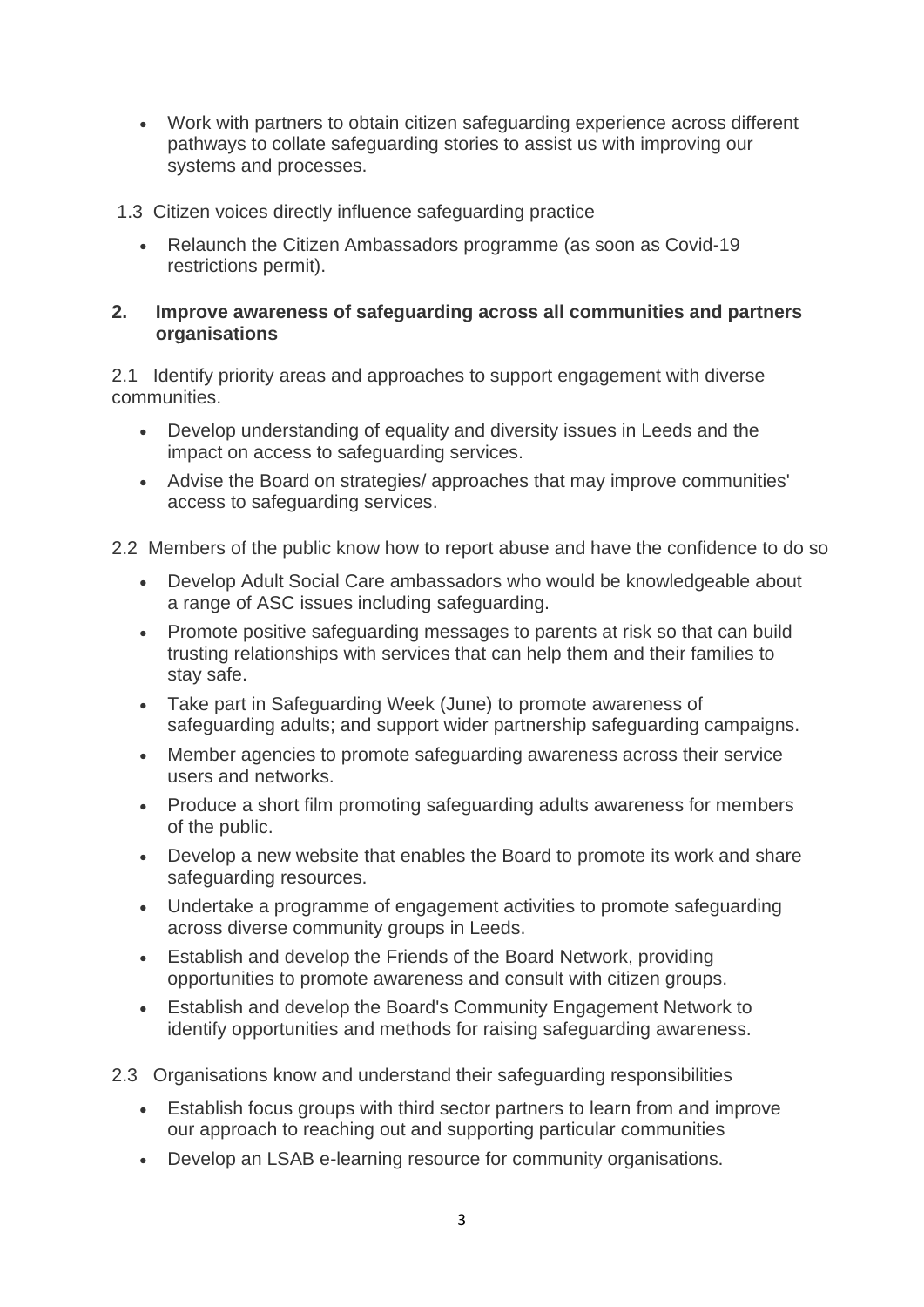- Establish a LSAB Bulletin for practitioners and organisations, to promote awareness of the Board's work.
- Complete an annual organisational self-assessment of Board Members, to support the development of safe services.
- Commissioned service providers know and understand their safeguarding responsibilities.

# **3. Develop city-wide approaches to safeguarding practice**

3.1 Minimise the impact of Covid-19 on the prevalence of abuse, neglect and selfneglect in Leeds

- Ensure the Board is sighted on the impact of Covid-19 on abuse, neglect and self-neglect for their service areas; and changing practices or responses required.
- Monitor through Board meetings the impact of Covid-19 on the prevalence of abuse, neglect and self-neglect, and the actions of member organisations in response.

3.2 Citywide partnerships, networks and strategies promote safeguarding adults and protect adults with care and support needs from abuse, neglect and self-neglect.

- Domestic abuse strategies: Ensure Board representation within the development of citywide domestic abuse strategies and on the statutory Leeds Domestic Abuse Local Partnership Board.
- Liberty Protection Safeguards (LPS): Promote the effective implementation of LPS within Leeds.
- Mental Health & Learning Disability Strategies: Ensure representation of the voice of mental health and learning disability at board level and ensuring these are considered as part of city wide plans and strategies.
- Drugs and alcohol strategies: Ensure representation of the Board within the development of citywide drug and alcohol strategies. Ensure the Board is aware of relevant learning from drug related death reviews.
- Housing sector: Engage and provide information about the work of the Board with housing providers in Leeds.
- Commissioned health and social care providers: Ensure the Board is sighted on commissioning care and support issues, as related to safeguarding adults.
- Offender management: Ensure the Board is sighted on the safeguarding needs of offenders supported by probation services.
- Fire safety: Ensure the Board is informed of significant learning regarding incidents of self-neglect and preventative initiatives that can mitigate risk.
- Criminal concerns and safeguarding: Ensure the Board is aware of emerging priorities, as may relate to adults with care and support needs in Leeds.
- Safeguarding and Poor Quality Care: Establish a Task and Finish Group to review current practice guidance in relation to the interface between 'safeguarding' and 'poor quality care'.